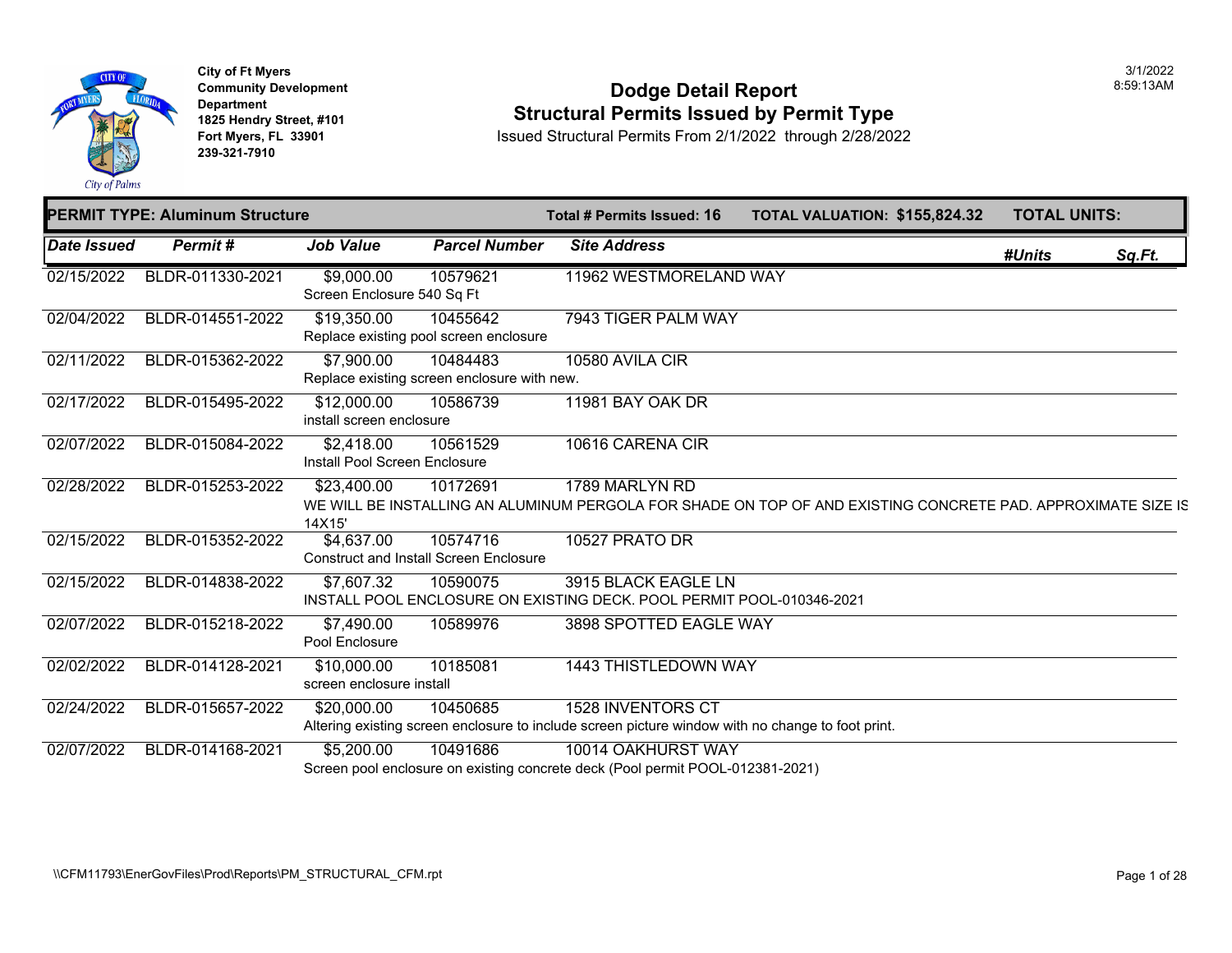

Add footer for pavers, and new screen enclosure.

|             | <b>PERMIT TYPE: Aluminum Structure w/ Slab Addition</b> |                                                     |                                                       | Total # Permits Issued: 8                                                                        | <b>TOTAL VALUATION: \$110,62</b> |  |
|-------------|---------------------------------------------------------|-----------------------------------------------------|-------------------------------------------------------|--------------------------------------------------------------------------------------------------|----------------------------------|--|
| Date Issued | Permit#                                                 | <b>Job Value</b>                                    | <b>Parcel Number</b>                                  | <b>Site Address</b>                                                                              |                                  |  |
| 02/09/2022  | BLDR-014598-2022                                        | \$15,000.00<br>Pavered patio with screen enclosure. | 10581300                                              | 3169 BIRCHIN LN                                                                                  |                                  |  |
| 02/03/2022  | BLDR-013716-2021                                        | \$20,460.00                                         | 10575362                                              | 10140 CHESAPEAKE BAY DR<br>Install Screen Enclosure Over New Concrete Footers With A Screen Roof |                                  |  |
| 02/10/2022  | BLDR-014823-2022                                        | \$15,178.40                                         | 10574844<br>FOOTER, DECK, SCREEN ENCLOSURE            | <b>10510 PRATO DR</b>                                                                            |                                  |  |
| 02/15/2022  | BLDR-015183-2022                                        | \$7,814.00                                          | 10514037                                              | 2773 VIA PIAZZA LOOP<br>CAGE EXTENTION WITH 12X12 FOOTER THEN PAVERS                             |                                  |  |
| 02/02/2022  | BLDR-013153-2021                                        | \$8,814.00                                          | 10557250<br>New pool Enclosure with Concrete Footer   | 11668 EROS RD                                                                                    |                                  |  |
| 02/11/2022  | BLDR-014820-2022                                        | \$9,361.20                                          | 10563365<br>FOOTER, DECK, SCREEN ENCLOSURE, STEM WALL | 3852 DUNNSTER CT                                                                                 |                                  |  |
| 02/09/2022  | BLDR-014597-2022                                        | \$16,000.00<br>Pavered patio with screen enclosure  | 10581353                                              | 2889 ROYAL GARDENS AVE                                                                           |                                  |  |
| 02/03/2022  | BLDR-013407-2021                                        | \$18,000.00                                         | 10572380                                              | <b>11532 ONYX CIR</b><br>FOOTER, PAVER DECK EXTENSION, NEW SCREEN ENCLOSURE                      |                                  |  |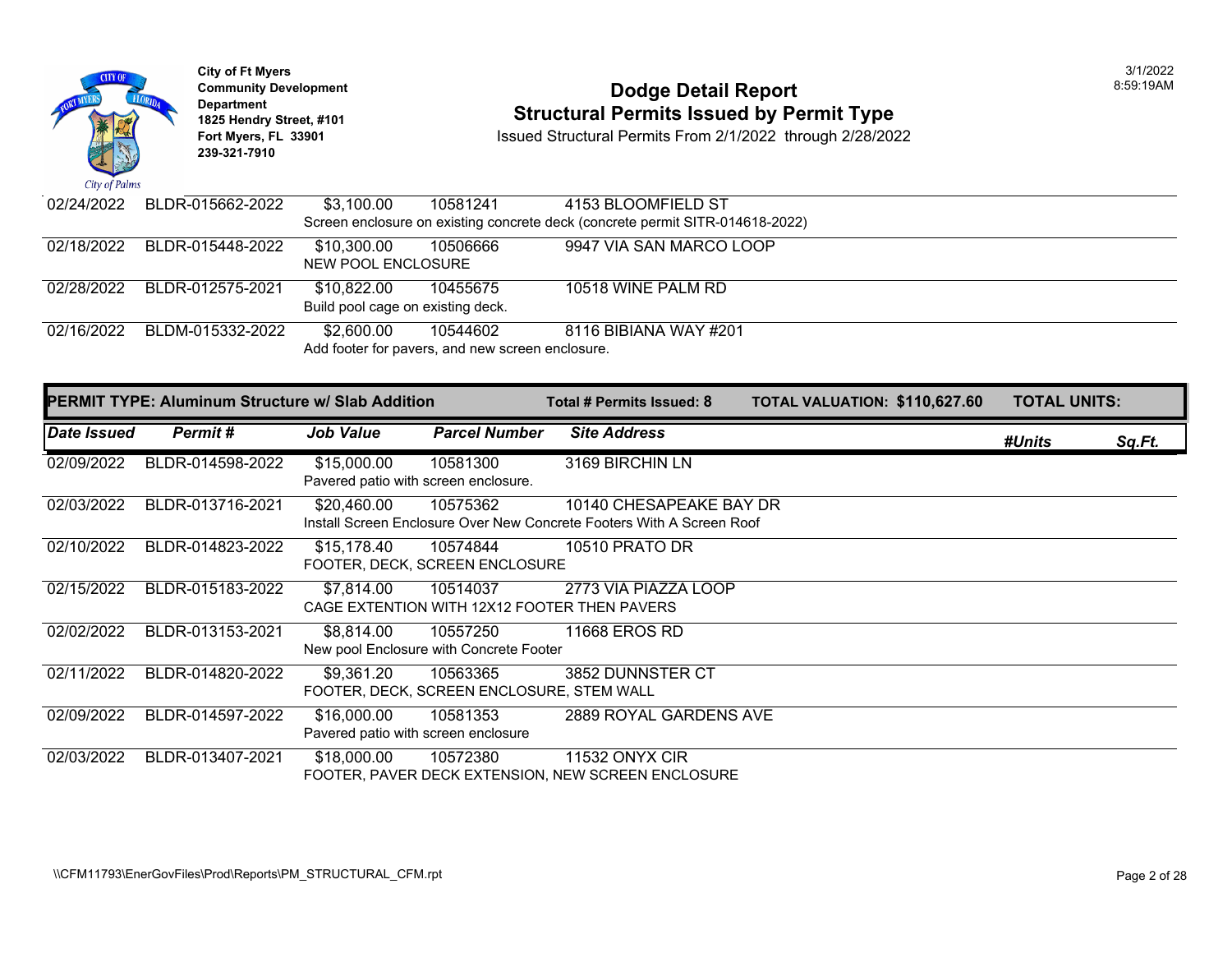

#### **Community Development Dodge Detail Report** 8:59:19AM **1825 Hendry Street, #101**<br>1825 Hendry Street, #101 **Structural Permits Issued by Permit Type**<br>1892 Fort Myers, FL 33901 **Structural Permits From 2/1/2022** through 2/28/202

| <b>PERMIT TYPE: Awning</b> |                  | Total # Permits Issued: 1                           | <b>TOTAL VALUATION: \$25,000.00</b> | <b>TOTAL UNITS:</b>     |  |        |        |
|----------------------------|------------------|-----------------------------------------------------|-------------------------------------|-------------------------|--|--------|--------|
| <b>Date Issued</b>         | Permit #         | <b>Job Value</b>                                    | <b>Parcel Number</b>                | <b>Site Address</b>     |  | #Units | Sq.Ft. |
| 02/01/2022                 | BLDC-014656-2022 | \$25,000.00<br>Install 2 hipped gable style awnings | 10525459                            | 11611 PASEO GRANDE BLVD |  |        |        |

|             | <b>PERMIT TYPE: Commercial Interior Build Out</b> |                                                     |                                                                       | Total # Permits Issued: 6                                                                                        | TOTAL VALUATION: \$566,350.00 | <b>TOTAL UNITS:</b> |        |        |
|-------------|---------------------------------------------------|-----------------------------------------------------|-----------------------------------------------------------------------|------------------------------------------------------------------------------------------------------------------|-------------------------------|---------------------|--------|--------|
| Date Issued | Permit#                                           | Job Value                                           | <b>Parcel Number</b>                                                  | <b>Site Address</b>                                                                                              |                               |                     | #Units | Sq.Ft. |
| 02/14/2022  | BLDC-014033-2021                                  | \$40,000.00                                         | 10549620                                                              | 7935 DANI DR #130<br>interior alteration in a new multi tenant shell "Grey Shell no restrooms"                   |                               |                     |        |        |
| 02/03/2022  | BLDC-013819-2021                                  | \$325,000.00                                        | 10548272<br>commercial build out of existing space                    | 10676 COLONIAL BLVD #50                                                                                          |                               |                     |        |        |
| 02/11/2022  | BLDC-012419-2021                                  | \$21,350.00                                         | 10184739<br>Interior build out of a single suite in existing building | 4224 CLEVELAND AVE #6                                                                                            |                               |                     |        |        |
| 02/14/2022  | BLDC-011714-2021                                  | \$35,000.00                                         | 10549620<br>Interior Alteration "Gray Shell, no Restrooms"            | 7935 DANI DR #140                                                                                                |                               |                     |        |        |
| 02/18/2022  | BLDC-012257-2021                                  | \$100,000.00                                        | 10499579                                                              | 10580 COLONIAL BLVD #105<br>Tenant finish out for a supercuts hair salon located at Shoppes at Pelican Preserve. |                               |                     |        |        |
| 02/16/2022  | BLDC-010094-2021                                  | \$45,000.00<br>Interior alteration. "Vanilla Shell" | 10549620                                                              | 7935 DANI DR #150                                                                                                |                               |                     |        |        |

|                    | <b>PERMIT TYPE: Commercial New Construction</b> |                  |                                                            | Total # Permits Issued: 2 | TOTAL VALUATION: \$7,195,432.60 TOTAL UNITS: |        |        |
|--------------------|-------------------------------------------------|------------------|------------------------------------------------------------|---------------------------|----------------------------------------------|--------|--------|
| <b>Date Issued</b> | <b>Permit</b> #                                 | <b>Job Value</b> | <b>Parcel Number</b>                                       | <b>Site Address</b>       |                                              | #Units | Sa.Ft. |
| 02/09/2022         | BLDC-012188-2021                                | 7.139.432.60     | 10602681<br>Construct a 79,081 SF Shell Warehouse Building | 9357 LAREDO AVE           |                                              |        | 79,081 |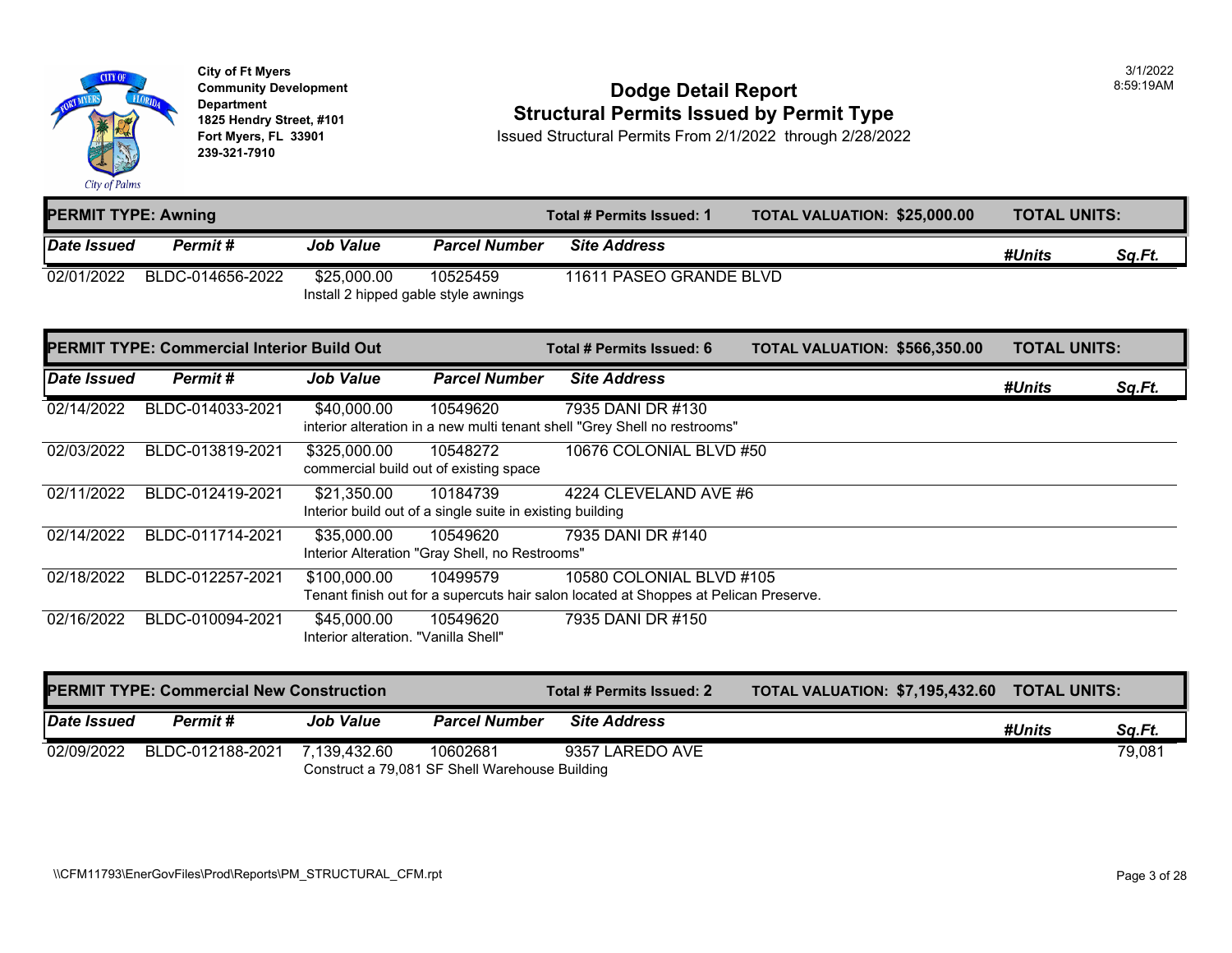

**City of Ft Myers** 3/1/2022 **Department 239-321-7910** 

#### **Community Development Community Development Community Development 1825 Hendry Street, #101**<br>1825 Hendry Street, #101 **Structural Permits Issued by Permit Type**<br>1928/2022 Fort Myers, FL 33901 **Structural Permits From 2/1/2022** through 2/28/2024

**Fort Myers, FL 33901** Issued Structural Permits From 2/1/2022 through 2/28/2022

02/16/2022 BLDC-014426-2022 \$56,000.00 10582100 2110 ARCADIA ST replace existing pre-engineered steel building roof (structural) with new structural Rib roof panel.

|             | <b>PERMIT TYPE: Commercial Renovation</b> |                  |                                                    | Total # Permits Issued: 15                                                                                                      | <b>TOTAL VALUATION: \$3,901,1</b> |  |
|-------------|-------------------------------------------|------------------|----------------------------------------------------|---------------------------------------------------------------------------------------------------------------------------------|-----------------------------------|--|
| Date Issued | Permit#                                   | <b>Job Value</b> | <b>Parcel Number</b>                               | <b>Site Address</b>                                                                                                             |                                   |  |
| 02/07/2022  | BLDC-014634-2022                          | \$4,500.00       | 10544904                                           | 11861 TULIO WAY #4401                                                                                                           |                                   |  |
|             |                                           |                  | Temporary roof repair with temporary stucco repair |                                                                                                                                 |                                   |  |
| 02/14/2022  | BLDC-013564-2021                          | \$40,000.00      | 10549620                                           | 7925 DANI DR #100                                                                                                               |                                   |  |
|             |                                           |                  |                                                    | interior alteration "Grey Shell, no restrooms, future build-out under separate permit."                                         |                                   |  |
| 02/15/2022  | BLDC-014335-2021                          | \$516,075.00     | 10573632                                           | 2848 CENTER POINTE DR                                                                                                           |                                   |  |
|             |                                           |                  |                                                    | Interior build-out, an office space expansion of second story shell                                                             |                                   |  |
| 02/18/2022  | BLDC-015149-2022                          | \$300,000.00     | 10172578                                           | 2780 CLEVELAND AVE                                                                                                              |                                   |  |
|             |                                           |                  |                                                    | Replacement of Air Handling Unit 770; renovate Mechanical Room 770 to accommodate additional equip                              |                                   |  |
| 02/22/2022  | BLDC-011960-2021                          | 2,600,000.00     | 10253985                                           | 2442 ROCKFILL RD                                                                                                                |                                   |  |
|             |                                           |                  |                                                    | Renovation to an existing building to include HVAC, plumbing, fire protection, and electrical                                   |                                   |  |
| 02/01/2022  | BLDC-012414-2021                          | \$33,900.00      | 10185390                                           | 3748 CENTRAL AVE                                                                                                                |                                   |  |
|             |                                           |                  |                                                    | •Remove partition wall between kitchen and dining rooms, relocate electrical                                                    |                                   |  |
|             |                                           |                  |                                                    | . Install new washer box for "all-in-one" washer and dryer in place of old dishwasher                                           |                                   |  |
| 02/28/2022  | BLDC-014085-2021                          | \$34,000.00      | 10186296                                           | • Add a new ceiling fan with listed retrofit fan box and pull power from existing living room switch<br>1500 COLONIAL BLVD #231 |                                   |  |
|             |                                           |                  |                                                    | Demolition of interior partitions, trim, outlets/data, and suspended ceiling system. New construction includ                    |                                   |  |
|             |                                           |                  |                                                    | suspended ceiling system, relocation of light fixture and mechanical device, and new furniture/finishes.                        |                                   |  |
| 02/08/2022  | BLDC-012068-2021                          | \$145,000.00     | 10509810                                           | 4531 S CLEVELAND AVE                                                                                                            |                                   |  |
|             |                                           |                  |                                                    | Install New Paint Booth in Existing Building "Associated with BLD2020-02636"                                                    |                                   |  |
| 02/23/2022  | BLDC-015428-2022                          | \$33,900.00      | 10185390                                           | 3730 CENTRAL AVE                                                                                                                |                                   |  |
|             |                                           |                  |                                                    | •Remove partition wall between kitchen and dining rooms, relocate electrical                                                    |                                   |  |
|             |                                           |                  |                                                    | . Install new washer box for "all-in-one" washer and dryer in place of old dishwasher                                           |                                   |  |
|             |                                           |                  |                                                    | . Add a new ceiling fan with listed retrofit fan box and pull power from existing living room switch                            |                                   |  |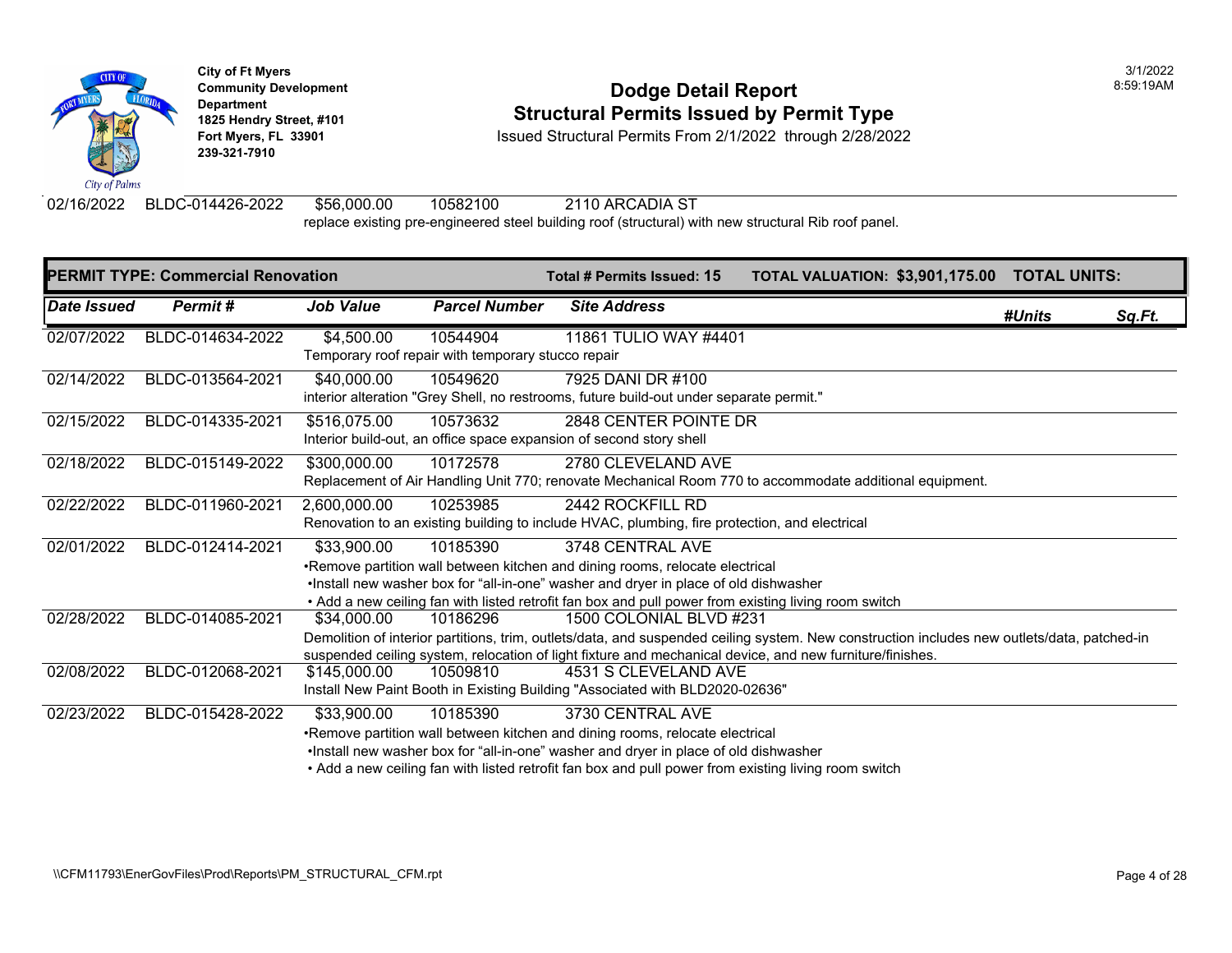| City of Palms | <b>City of Ft Myers</b><br><b>Community Development</b><br><b>Department</b><br>1825 Hendry Street, #101<br>Fort Myers, FL 33901<br>239-321-7910 |                                                |          | Dodge Detail Report<br><b>Structural Permits Issued by Permit Type</b><br>Issued Structural Permits From 2/1/2022 through 2/28/2022 |  |  |
|---------------|--------------------------------------------------------------------------------------------------------------------------------------------------|------------------------------------------------|----------|-------------------------------------------------------------------------------------------------------------------------------------|--|--|
| 02/09/2022    | BLD2020-00450                                                                                                                                    | \$10,000.00                                    | 10585041 | 3601 HANSON ST                                                                                                                      |  |  |
|               |                                                                                                                                                  |                                                |          | Install new tennant build out, Include 5 offices, a break room and a coference room, 1 bathrom.                                     |  |  |
| 02/16/2022    | BLDC-011085-2021                                                                                                                                 | \$4,900.00                                     | 10186097 | 2158 COLONIAL BLVD #5                                                                                                               |  |  |
|               |                                                                                                                                                  | DOUBLE FEES + ADMIN)                           |          | Remove existing knee wall L shape and add prep. room for smoothies and entry countertop for service. (                              |  |  |
| 02/15/2022    | BLDC-015431-2022                                                                                                                                 | \$38,900.00                                    | 10185390 | 3746 CENTRAL AVE                                                                                                                    |  |  |
|               |                                                                                                                                                  | •Remove coat closet and relocate electrical    |          |                                                                                                                                     |  |  |
|               |                                                                                                                                                  | .Remove tub from master bath and cap off drain |          |                                                                                                                                     |  |  |
|               |                                                                                                                                                  |                                                |          | .Rework plumbing and tie-in new washer box in place of old shower valve                                                             |  |  |
|               |                                                                                                                                                  |                                                |          | •Add a new 30 amp circuit for dryer and a new 20 amp circuit for washer                                                             |  |  |
|               |                                                                                                                                                  |                                                |          | •Add a new ceiling fan with listed retrofit fan box and pull power from existing living room switch                                 |  |  |
| 02/08/2022    | BLDC-015518-2022                                                                                                                                 | \$25,000.00                                    | 10486362 | 3247 CYPRESS LEGENDS CIR<br>Demo & replace 9'x9' area damaged by car (to include stucco, framing, insulation, window & drywall)     |  |  |
| 02/15/2022    | BLDC-014051-2021                                                                                                                                 | \$10,000.00                                    | 10554202 | 2501 ORTIZ AVE #3                                                                                                                   |  |  |
|               |                                                                                                                                                  |                                                |          | Renovate the public toilet rooms to meet ADA requirements. Replacing all plumbing fixtures No plumbing                              |  |  |
| 02/17/2022    | BLDC-009882-2021                                                                                                                                 | \$105,000.00                                   | 10185362 | 3620 BROADWAY                                                                                                                       |  |  |
|               |                                                                                                                                                  |                                                |          | Conversion of Medical Office Building to Boarding House                                                                             |  |  |
|               |                                                                                                                                                  |                                                |          |                                                                                                                                     |  |  |

| <b>PERMIT TYPE: Concrete Slab</b> |                  |                                        |                      | Total # Permits Issued: 3                                                                                      | <b>TOTAL VALUATION: \$12,582</b> |  |
|-----------------------------------|------------------|----------------------------------------|----------------------|----------------------------------------------------------------------------------------------------------------|----------------------------------|--|
| Date Issued                       | Permit#          | <b>Job Value</b>                       | <b>Parcel Number</b> | <b>Site Address</b>                                                                                            |                                  |  |
| 02/07/2022                        | BLDR-014938-2022 | \$1,500.00<br><b>BRICK PAVER PATIO</b> | 10571059             | 8911 VIA ISOLA CT                                                                                              |                                  |  |
| 02/28/2022                        | BLDR-015860-2022 | \$2,450.00                             | 10547046             | 10523 CAROLINA WILLOW DR<br>BRICK PAVER PATIO WITH FOOTERS, 15'X12' WITH 12"X12" FOOTERS, 2X5 CONTINUOUS REBUR |                                  |  |
| 02/25/2022                        | BLDR-014770-2022 | \$8,632.32                             | 10172656             | 1874 MONTE VISTA ST<br>40'x20' 6" thick concrete pad, 18'x18' concrete pad 4" thick with footers.              |                                  |  |

**PERMIT TYPE: Demolition - Entire Structure The Community of the Community Total # Permits Issued: 3 TOTAL VALUATION: \$37,700**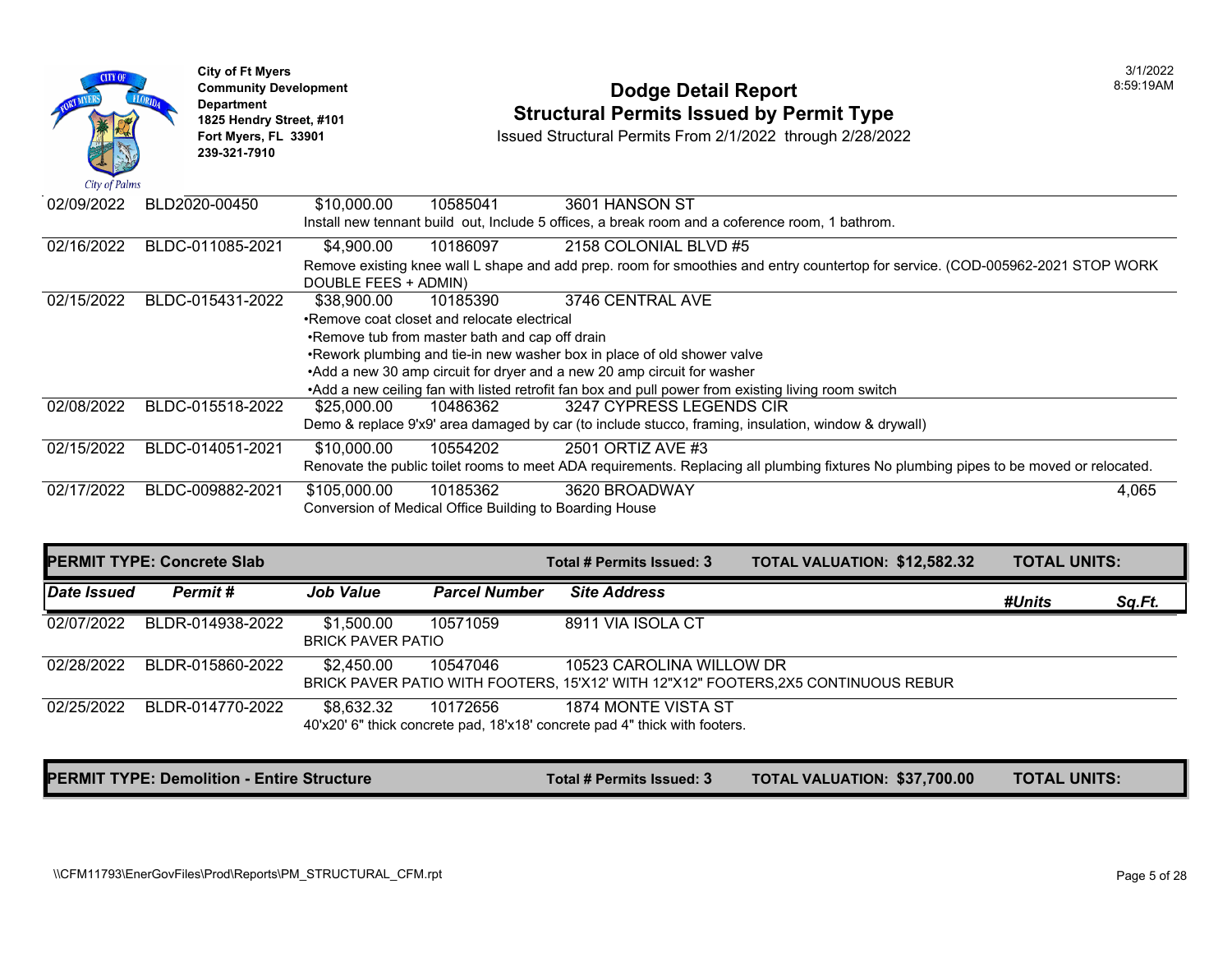

## **Community Development Community Development Community Development Community Dodge Detail Report 1825 Hendry Street, #101 1825 Hendry Street, #101 1825 Hendry Street, #101 Structural Permits Issued by Permit Type**<br>**1825 Fort Myers, FL 33901 1898 ISSued Structural Permits From 2/1/2022** through 2/28/202

| <b>Date Issued</b> | Permit#          | <b>Job Value</b>                               | <b>Parcel Number</b> | <b>Site Address</b> |
|--------------------|------------------|------------------------------------------------|----------------------|---------------------|
| 02/04/2022         | BLDR-014523-2022 | \$2.500.00<br>DEMOLITION OF EXISTING LANAI     | 10175449             | 46 BROADWAY CIR     |
| 02/15/2022         | BLDR-014240-2021 | \$20,200.00<br>Demolition of SFR & Barn        | 10176059             | 1709 SUNSET PL      |
| 02/28/2022         | BLDR-015305-2022 | \$15,000.00<br>Demolish entire house / garage. | 10175724             | 1200 ALHAMBRA DR    |

| <b>PERMIT TYPE: Demolition - Interior Demo</b> |                  |                              |                                                               | Total # Permits Issued: 2 | <b>TOTAL VALUATION: \$8,000.0</b> |
|------------------------------------------------|------------------|------------------------------|---------------------------------------------------------------|---------------------------|-----------------------------------|
| <b>Date Issued</b>                             | Permit#          | <b>Job Value</b>             | <b>Parcel Number</b>                                          | <b>Site Address</b>       |                                   |
| 02/10/2022                                     | BLDR-014946-2022 | \$5,500.00                   | 10176820<br>Interior drywall demo of two bedrooms and hallway | 1520 PASSAIC AVE          |                                   |
| 02/23/2022                                     | BLDR-015658-2022 | \$2,500.00<br>Interior Demo. | 10245567                                                      | 3960 EDGEWOOD AVE         |                                   |

|             | <b>PERMIT TYPE: Fence/Wall/Dump Enclosure</b> |                  |                                                           | Total # Permits Issued: 43 | <b>TOTAL VALUATION: \$348,91</b> |  |
|-------------|-----------------------------------------------|------------------|-----------------------------------------------------------|----------------------------|----------------------------------|--|
| Date Issued | Permit#                                       | <b>Job Value</b> | <b>Parcel Number</b>                                      | <b>Site Address</b>        |                                  |  |
| 02/08/2022  | BLDR-014774-2022                              | \$7,300.00       | 10244731<br>install 308' of 72" chain link w/ 2 gates     | <b>144 RIVERVIEW RD</b>    |                                  |  |
| 02/03/2022  | BLDR-014875-2022                              | \$700.00         | 10173424<br>Installing fence on the back of property only | 2662 ST CHARLES ST         |                                  |  |
| 02/11/2022  | BLDR-013506-2021                              | \$2,759.00       | 10176478<br>FENCE INSTALL 6' VINYL NO GATES               | 1643 RICARDO AVE           |                                  |  |
| 02/24/2022  | BLDR-015180-2022                              | \$2,200.00       | 10172149<br><b>PROPERTY LINE FENCE SIDE YARDS</b>         | 2151 VIRGINIA AVE          |                                  |  |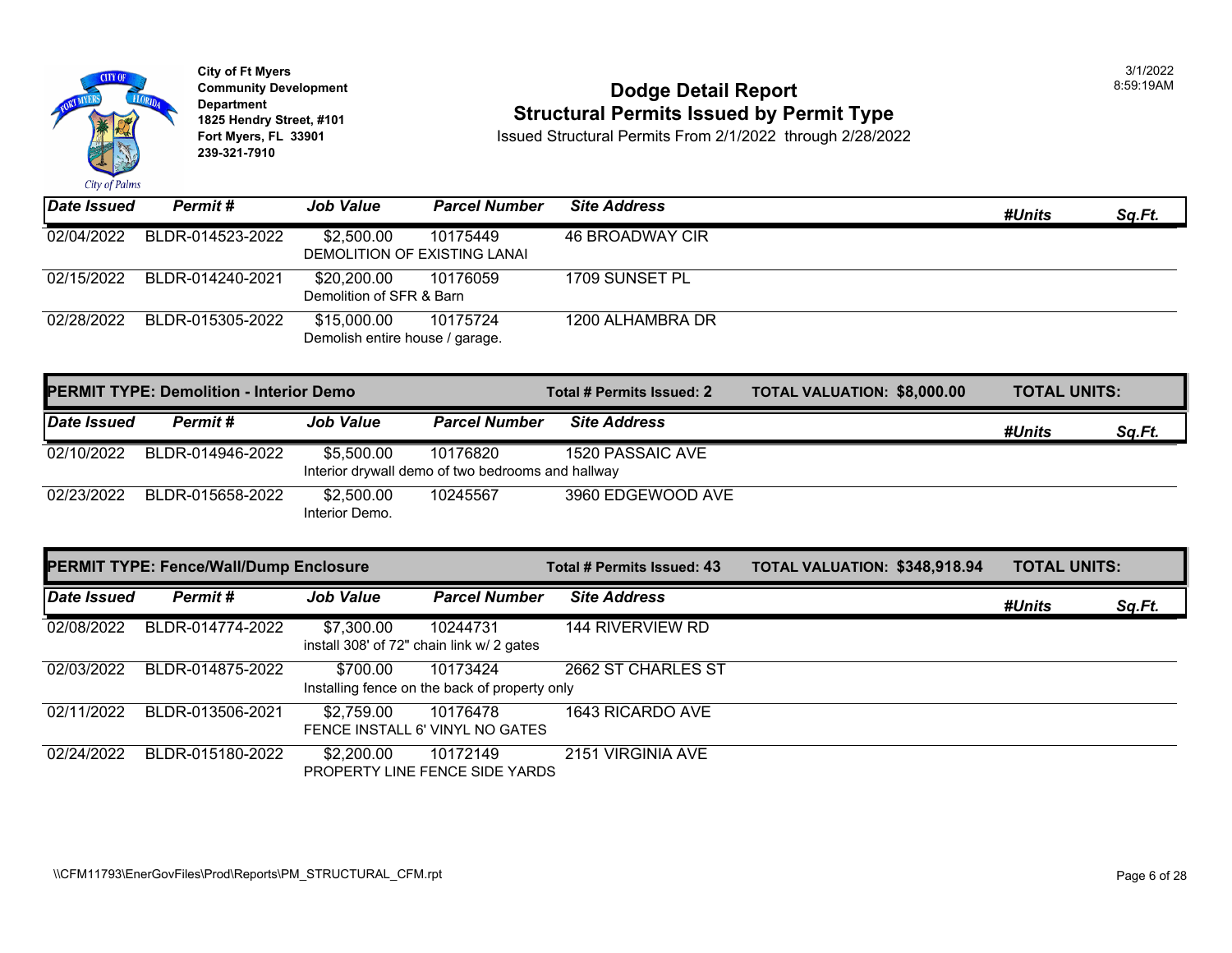| <b>CITY OF</b><br>City of Palms | <b>City of Ft Myers</b><br><b>Department</b><br>1825 Hendry Street, #101<br>Fort Myers, FL 33901<br>239-321-7910 | <b>Community Development</b><br><b>Dodge Detail Report</b><br><b>Structural Permits Issued by Permit Type</b><br>Issued Structural Permits From 2/1/2022 through 2/28/2022                                                          |
|---------------------------------|------------------------------------------------------------------------------------------------------------------|-------------------------------------------------------------------------------------------------------------------------------------------------------------------------------------------------------------------------------------|
| 02/24/2022                      | BLDR-015280-2022                                                                                                 | \$2,400.00<br>10183693<br>1346 JAMBALANA LN<br>INSYALL 17' OF 72" ALUM FENCE W/ 2-5' WALK GATES                                                                                                                                     |
| 02/03/2022                      | BLDR-015177-2022                                                                                                 | 10176705<br>\$15,400.00<br>3472 MCGREGOR BLVD<br>INSTALL 285 LF OF 6' H WOOD PRIVACY FENCE WITH 2 GATES. FENCE GATES & LATCHES ALL<br>REQUIREMENTS.                                                                                 |
| 02/03/2022                      | BLDR-011019-2021                                                                                                 | 10253021<br>2927 LINCOLN BLVD<br>\$1,900.00<br><b>BUILD A FENCE</b>                                                                                                                                                                 |
| 02/02/2022                      | BLDR-014799-2022                                                                                                 | \$2,779.31<br>10591273<br>4291 LEMONGRASS DR<br>INSTALL 70' OF 4' HIGH 2 RAIL BLACK DECORATIVE ALUM FENCE WITH 2 GATES                                                                                                              |
| 02/03/2022                      | BLDR-015179-2022                                                                                                 | \$4,389.00<br>10532428<br>10048 MIMOSA SILK DR<br>INSTALL 81LF OF 4' H ALUMINUM OPEN PICKET FENCE WITH 2 GATES.                                                                                                                     |
| 02/25/2022                      | BLDR-015665-2022                                                                                                 | \$2,954.00<br>10184864<br>1672 RUDY CT<br>INSTALL 126LF OF 4'H CHAIN LINK FENCE WITH 1 GATE.                                                                                                                                        |
| 02/17/2022                      | BLDR-015417-2022                                                                                                 | \$31,772.00<br>10175722<br>1262 ALHAMBRA DR<br>Install 238LF of 6' H vinyl privacy fence with 3 gates.                                                                                                                              |
| 02/14/2022                      | BLDR-015148-2022                                                                                                 | <b>4787 CRESTED EAGLE LN</b><br>\$3,246.50<br>10600269<br>APPROX. 86' LFT OF 4' TALL<br><b>BRONZE 3 RAIL ALUMINUM</b><br>FENCE TO INCLUDE ONE SINGLE<br>GATE. PICKET SPACING TO BE<br>1-5/8" THROUGHOUT ENTIRETY<br>OF FENCE PANELS |
| 02/04/2022                      | BLDR-015156-2022                                                                                                 | 3722 ARLINGTON ST<br>\$4,039.25<br>10184173<br>48" aluminum yard fence.                                                                                                                                                             |
| 02/17/2022                      | BLDR-015348-2022                                                                                                 | \$2,350.00<br>10162166<br>1602 WOODFORD AVE<br>Install 80 LF of 5' H Chain link. Install 18 LF of 6' H Chain link.                                                                                                                  |
| 02/15/2022                      | BLDR-015363-2022                                                                                                 | \$100.00<br>10184422<br>3721 LUZON ST<br>MOVE EXISTING FENCE                                                                                                                                                                        |
| 02/02/2022                      | BLDR-015023-2022                                                                                                 | \$5,232.00<br><b>1634 POINSETTIA AVE</b><br>10162185<br>Install 220ft of 6ft high black chain link fence with 1 4ft wide gate and 3 6ft wide gates                                                                                  |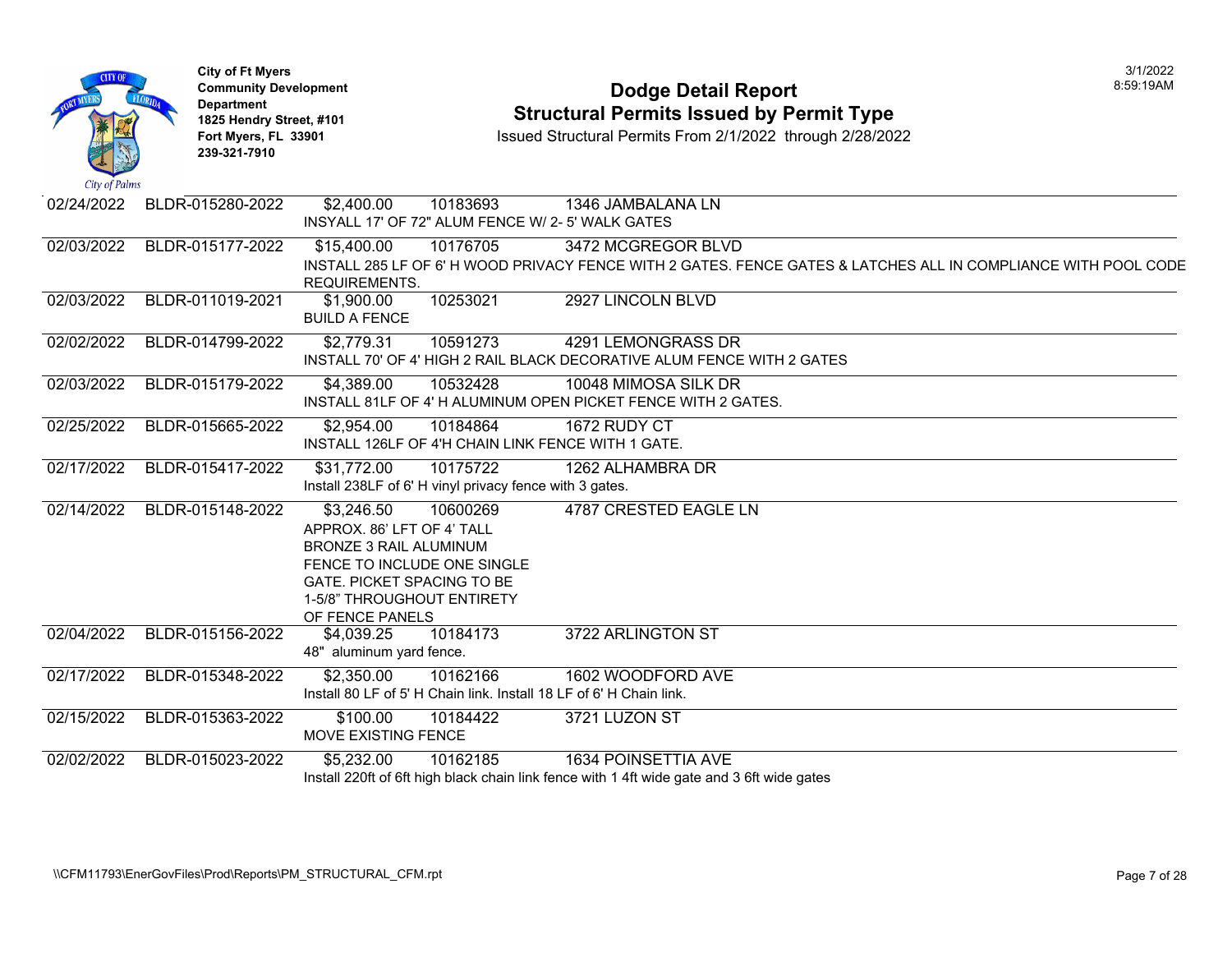

#### **Community Development Community Development Community Development 1825 Hendry Street, #101 1825 Hendry Street, #101 1825 Hendry Street, #101 Structural Permits Issued by Permit Type**<br>**1825 Fort Myers, FL 33901 1898 ISSued Structural Permits From 2/1/2022** through 2/28/202

| $\mathcal{L}$ as $\mathcal{L}$ $\mathcal{L}$ $\mathcal{L}$ $\mathcal{L}$ $\mathcal{L}$ $\mathcal{L}$ $\mathcal{L}$ $\mathcal{L}$ $\mathcal{L}$ $\mathcal{L}$ $\mathcal{L}$ $\mathcal{L}$ $\mathcal{L}$ $\mathcal{L}$ $\mathcal{L}$ $\mathcal{L}$ $\mathcal{L}$ $\mathcal{L}$ $\mathcal{L}$ $\mathcal{L}$ $\mathcal{L}$ $\mathcal{L}$ $\mathcal{L}$ $\$ |                  |                               |                                                        |                                                                                                               |
|--------------------------------------------------------------------------------------------------------------------------------------------------------------------------------------------------------------------------------------------------------------------------------------------------------------------------------------------------------|------------------|-------------------------------|--------------------------------------------------------|---------------------------------------------------------------------------------------------------------------|
| 02/04/2022                                                                                                                                                                                                                                                                                                                                             | BLDR-013527-2021 | \$2,009.92                    | 10188056                                               | 1440 ARGYLE DR                                                                                                |
|                                                                                                                                                                                                                                                                                                                                                        |                  |                               |                                                        | Install 25' of aluminum picket fence plus one 5' wide self closing gate                                       |
| 02/16/2022                                                                                                                                                                                                                                                                                                                                             | BLDR-013434-2021 | \$1,200.00                    | 10176668                                               | 1276 OSCEOLA DR                                                                                               |
|                                                                                                                                                                                                                                                                                                                                                        |                  |                               | Fence installation chain link, replace existing fence. |                                                                                                               |
| 02/08/2022                                                                                                                                                                                                                                                                                                                                             | BLDR-014531-2022 | \$4,400.00                    | 10563185                                               | 10909 CHERRY LAUREL DR                                                                                        |
|                                                                                                                                                                                                                                                                                                                                                        |                  |                               | Install 87' of 48" alum fnc w/ 2 gates                 |                                                                                                               |
| 02/24/2022                                                                                                                                                                                                                                                                                                                                             | BLDR-015531-2022 | \$1,500.00                    | 10187094                                               | 5232 CEDARBEND DR #4                                                                                          |
|                                                                                                                                                                                                                                                                                                                                                        |                  |                               |                                                        | DEMO AND REBUILD FENCE TO ABOVE GROUND ELEVATION OF 6 FEET IN HEIGHT                                          |
| 02/25/2022                                                                                                                                                                                                                                                                                                                                             | BLDR-015533-2022 | \$1,500.00                    | 10187099                                               | 5234 CEDARBEND DR #1                                                                                          |
|                                                                                                                                                                                                                                                                                                                                                        |                  |                               |                                                        | DEMO AND REBUILD FENCE TO ABOVE GROUND ELEVATION OF 6 FEET IN HEIGHT                                          |
| 02/24/2022                                                                                                                                                                                                                                                                                                                                             | BLDR-015535-2022 | \$1,500.00                    | 10187163                                               | 5250 CEDARBEND DR #1                                                                                          |
|                                                                                                                                                                                                                                                                                                                                                        |                  |                               |                                                        | DEMO AND REBUILD FENCE TO ABOVE GROUND ELEVATION OF 6 FEET IN HEIGHT                                          |
| 02/17/2022                                                                                                                                                                                                                                                                                                                                             | BLDR-015093-2022 | \$8,393.00                    | 10162245                                               | 1751 HOUGH ST                                                                                                 |
|                                                                                                                                                                                                                                                                                                                                                        |                  |                               | Install 259 LF of 4' H vinyl open picket with 1 gate.  |                                                                                                               |
| 02/14/2022                                                                                                                                                                                                                                                                                                                                             | BLDR-013192-2021 | \$840.00                      | 10591148                                               | <b>11439 TIVERTON TRCE</b>                                                                                    |
|                                                                                                                                                                                                                                                                                                                                                        |                  |                               | 6' vinyl fence around garbage pails for hoa            |                                                                                                               |
| 02/01/2022                                                                                                                                                                                                                                                                                                                                             | BLDR-014835-2022 | \$3,146.00                    | 10249117                                               | 4451 OHIO AVE                                                                                                 |
|                                                                                                                                                                                                                                                                                                                                                        |                  | Fence around the house vinyl. |                                                        |                                                                                                               |
| 02/07/2022                                                                                                                                                                                                                                                                                                                                             | BLDR-010933-2021 | \$2,350.00                    | 10245019                                               | 3969 E RIVER DR                                                                                               |
|                                                                                                                                                                                                                                                                                                                                                        |                  | 4' black chainlink fence      |                                                        |                                                                                                               |
| 02/24/2022                                                                                                                                                                                                                                                                                                                                             | BLDR-015523-2022 | \$1,500.00                    | 10187092                                               | 5232 CEDARBEND DR #2                                                                                          |
|                                                                                                                                                                                                                                                                                                                                                        |                  |                               |                                                        | DEMO AND REBUILD FENCE TO ABOVE GROUND ELEVATION OF 6 FEET IN HEIGHT                                          |
| 02/24/2022                                                                                                                                                                                                                                                                                                                                             | BLDR-015526-2022 | \$1,500.00                    | 10187093                                               | 5232 CEDARBEND DR #3                                                                                          |
|                                                                                                                                                                                                                                                                                                                                                        |                  |                               |                                                        | DEMO AND REBUILD FENCE TO ABOVE GROUND ELEVATION OF 6 FEET IN HEIGHT                                          |
| 02/04/2022                                                                                                                                                                                                                                                                                                                                             | BLDR-014667-2022 | \$3,435.00                    | 10183454                                               | <b>1239 SUNBURY DR</b>                                                                                        |
|                                                                                                                                                                                                                                                                                                                                                        |                  |                               |                                                        | Install 119ft of 4ft high galvanized chain link and install 23ft of 6ft high wood fence with 3 5ft wide gates |
| 02/24/2022                                                                                                                                                                                                                                                                                                                                             | BLDR-015519-2022 | \$1,500.00                    | 10187091                                               | 5232 CEDARBEND DR #1                                                                                          |
|                                                                                                                                                                                                                                                                                                                                                        |                  |                               |                                                        | DEMO AND REBUILD FENCE TO ABOVE GROUND ELEVATION OF 6 FEET IN HEIGHT                                          |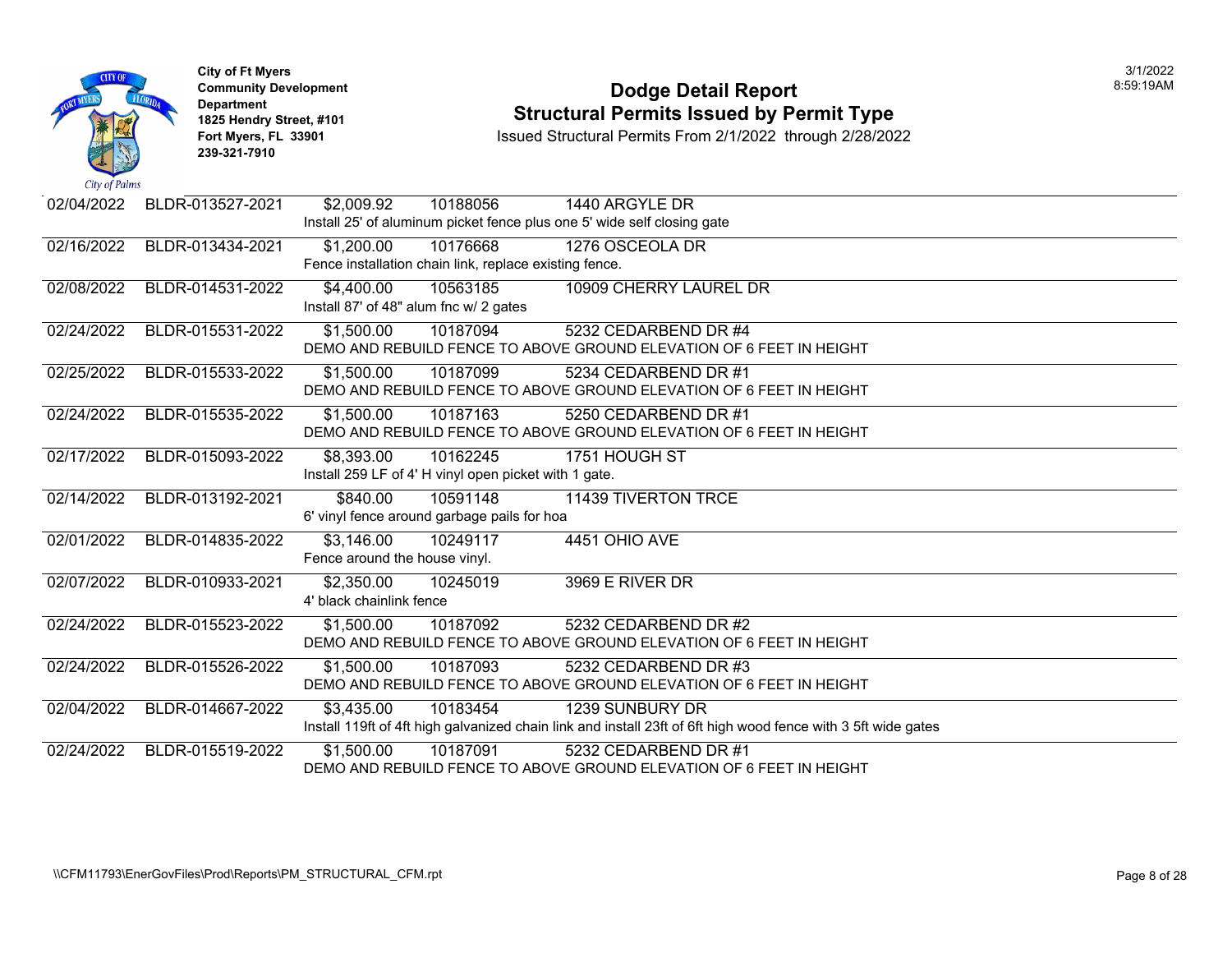| City of Palms | <b>City of Ft Myers</b><br><b>Community Development</b><br><b>Department</b><br>1825 Hendry Street, #101<br>Fort Myers, FL 33901<br>239-321-7910 | <b>Dodge Detail Report</b><br><b>Structural Permits Issued by Permit Type</b><br>Issued Structural Permits From 2/1/2022 through 2/28/2022                                                                                                        |
|---------------|--------------------------------------------------------------------------------------------------------------------------------------------------|---------------------------------------------------------------------------------------------------------------------------------------------------------------------------------------------------------------------------------------------------|
| 02/11/2022    | BLDR-014665-2022                                                                                                                                 | \$15,486.96<br>10245656<br>3828 SEMINOLE AVE<br>Fencing part of the property.                                                                                                                                                                     |
| 02/03/2022    | BLDC-014773-2022                                                                                                                                 | \$25,000.00<br>10602681<br>9357 LAREDO AVE<br>Dumpster Enclosure "Concrete cast-in-place"                                                                                                                                                         |
| 02/01/2022    | BLDC-014151-2021                                                                                                                                 | 10251517<br>\$14,675.00<br><b>3501 DALE ST</b><br>Install 950 LF of 6' H temp fence w/ screen and top rail and 4 dbl swing gates.                                                                                                                 |
| 02/04/2022    | BLDC-014490-2022                                                                                                                                 | 10561 VENETO DR<br>\$20,000.00<br>10585037<br>Build chain link fences around softball field, tennis courts and pickleball courts.                                                                                                                 |
| 02/22/2022    | BLDC-014862-2022                                                                                                                                 | 4650 CUMMINS CT<br>\$15,000.00<br>10249840<br>Dumpster enclosure                                                                                                                                                                                  |
| 02/24/2022    | BLDC-014617-2022                                                                                                                                 | 10524467<br>\$5,000.00<br>3757 IRONBRIDGE BLVD<br>new commercial dumpster enclosure                                                                                                                                                               |
| 02/16/2022    | BLDC-014040-2021                                                                                                                                 | \$2,926.60<br>10185799<br>4350 FOWLER ST<br>Install 111ft of 4' high black chain link with 1 5ft wide gate                                                                                                                                        |
| 02/15/2022    | BLDC-014448-2022                                                                                                                                 | \$9,987.00<br>10254511<br>3806 OLD BERRY PT<br>INSTALL 344' 4FT HIGH 3 RAIL FLAT TOP ALUMINUM FENCE WITH (3)4FT WIDE GATES                                                                                                                        |
| 02/28/2022    | BLD2019-02957                                                                                                                                    | \$22,985.00<br>10254857<br>4030 UMBRIA LN #4181<br>Fence for dog park. The Dog Park/Tot Lot Area is located at the most Southern, West part of the Propert<br>The Dog park/Tot Lot area is on the left side of the entrance facing Colonial Blvd. |
| 02/03/2022    | BLDC-014054-2021                                                                                                                                 | \$60,000.00<br>10254008<br>2655 ROCKFILL RD<br>Installation of precast wall/fence                                                                                                                                                                 |
| 02/24/2022    | BLDC-014500-2022                                                                                                                                 | 2981 CARGO ST<br>\$29,408.40<br>10254460<br>Install 960ft of 6ft high galvanized commercial chain link fence with 8 6'X20' roll gates                                                                                                             |
| 02/15/2022    | BLDC-015140-2022                                                                                                                                 | 10547179<br>10131 SOLTURA DR<br>\$2,155.00<br>Install 170 LF of 6' H Temp fence w/ screen                                                                                                                                                         |
| 02/10/2022    | BLDC-012089-2021                                                                                                                                 | \$2,000.00<br>10173461<br>2725 LAFAYETTE ST<br>150 feet of 6' high white vinyl fence set with posts set in concrete                                                                                                                               |

PERMIT TYPE: Garage Door Replacement (OTC) Total # Permits Issued: 3 TOTAL VALUATION: \$8,844.00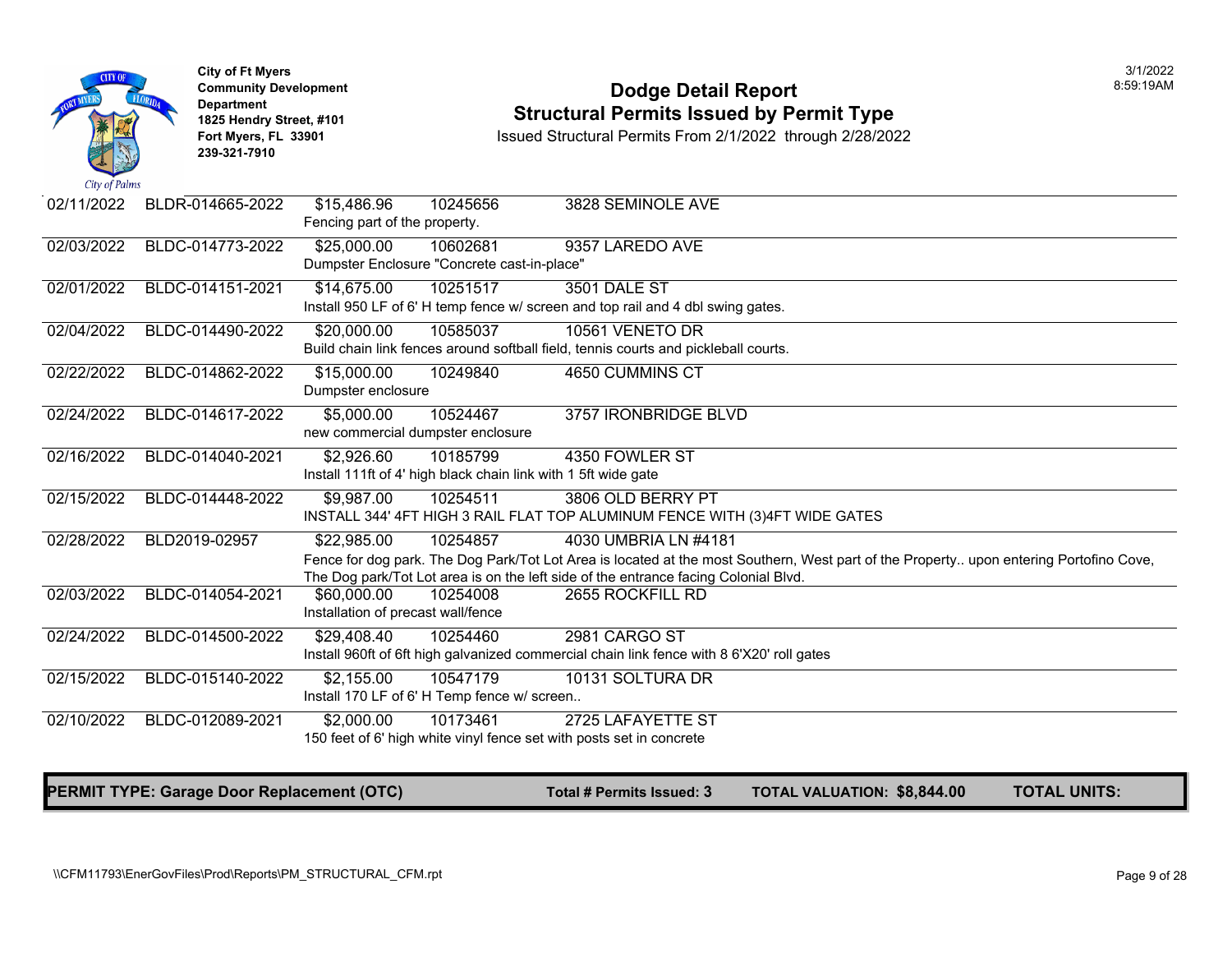

## **Community Development Dodge Detail Report** 8:59:19AM **1825 Hendry Street, #101**<br>1825 Hendry Street, #101 **Structural Permits Issued by Permit Type**<br>1892 Fort Myers, FL 33901 **Structural Permits From 2/1/2022** through 2/28/202

| <b>Date Issued</b> | Permit#                            | <b>Job Value</b>                     | <b>Parcel Number</b>                                                                                            | <b>Site Address</b>                                                             |                                                                                                                            | #Units              | Sq.Ft. |
|--------------------|------------------------------------|--------------------------------------|-----------------------------------------------------------------------------------------------------------------|---------------------------------------------------------------------------------|----------------------------------------------------------------------------------------------------------------------------|---------------------|--------|
| 02/08/2022         | BLDR-015444-2022                   | \$3,185.00                           | 10564815<br>Replacing existing 16 x 7 Garage door size for size                                                 | 12801 CHADSFORD CIR                                                             |                                                                                                                            |                     |        |
| 02/07/2022         | BLDR-015189-2022                   | \$4,329.00                           | 10183640                                                                                                        | 1262 SUNBURY DR<br>REPLACING EXISTING 9X7 GARAGE DOOR SIZE FOR SIZE (FL17096.3) |                                                                                                                            |                     |        |
| 02/17/2022         | BLDR-015673-2022                   | \$1,330.00                           | 10250439<br>Replace garage door, size for size, per FL 31372.9                                                  | 6154 MARKLAND AVE                                                               |                                                                                                                            |                     |        |
|                    | <b>PERMIT TYPE: Garage/Carport</b> |                                      |                                                                                                                 | Total # Permits Issued: 8                                                       | TOTAL VALUATION: \$356,212.16                                                                                              | <b>TOTAL UNITS:</b> |        |
| Date Issued        | Permit#                            | <b>Job Value</b>                     | <b>Parcel Number</b>                                                                                            | <b>Site Address</b>                                                             |                                                                                                                            | #Units              | Sq.Ft. |
| 02/17/2022         | BLDR-015490-2022                   | \$200.00                             | 10173984<br>COD-013371-2021 Repair to existing carport<br>Reattach existing carport to structure after collapse | 2605 JACKSON ST                                                                 |                                                                                                                            |                     |        |
| 02/02/2022         | BLDR-014621-2022                   | \$1,000.00<br>Close wall on carport. | 10184088                                                                                                        | 3854 ROGERS ST                                                                  |                                                                                                                            |                     |        |
| 02/07/2022         | BLDC-014078-2021                   | \$96,612.26                          | 10256213<br>GARAGE #1 TYPE II "FBC20-00034"                                                                     | 12109 GRAND JARDIN DR                                                           |                                                                                                                            |                     | 1,301  |
| 02/22/2022         | BLDM-013561-2021                   | \$96,612.26<br>Garage #5 Type II     | 10256213                                                                                                        | 12153 GRAND JARDIN DR                                                           |                                                                                                                            |                     | 1,301  |
| 02/07/2022         | BLDM-002689-2021                   | \$40,446.91                          | 10547179                                                                                                        | 10219 SOLTURA DR                                                                | New construction of a three-car detached garage (Garage #8) within the Soltura at the Forum Multifamily Rental Community.  |                     | 829    |
| 02/07/2022         | BLDM-002690-2021                   | \$40,446.91                          | 10547179                                                                                                        | 10259 SOLTURA DR                                                                | New construction of a three-car detached garage (Garage #9) within the Soltura at the Forum Multifamily Rental Community.  |                     | 829    |
| 02/07/2022         | BLDM-002692-2021                   | \$40,446.91                          | 10547179                                                                                                        | 10275 SOLTURA DR                                                                | New construction of a three-car detached garage (Garage #10) within the Soltura at the Forum Multifamily Rental Community. |                     | 829    |
| 02/07/2022         | BLDM-002695-2021                   | \$40,446.91                          | 10547179                                                                                                        | 10319 SOLTURA DR                                                                | New construction of a three-car detached garage (Garage #11) within the Soltura at the Forum Multifamily Rental Community. |                     | 829    |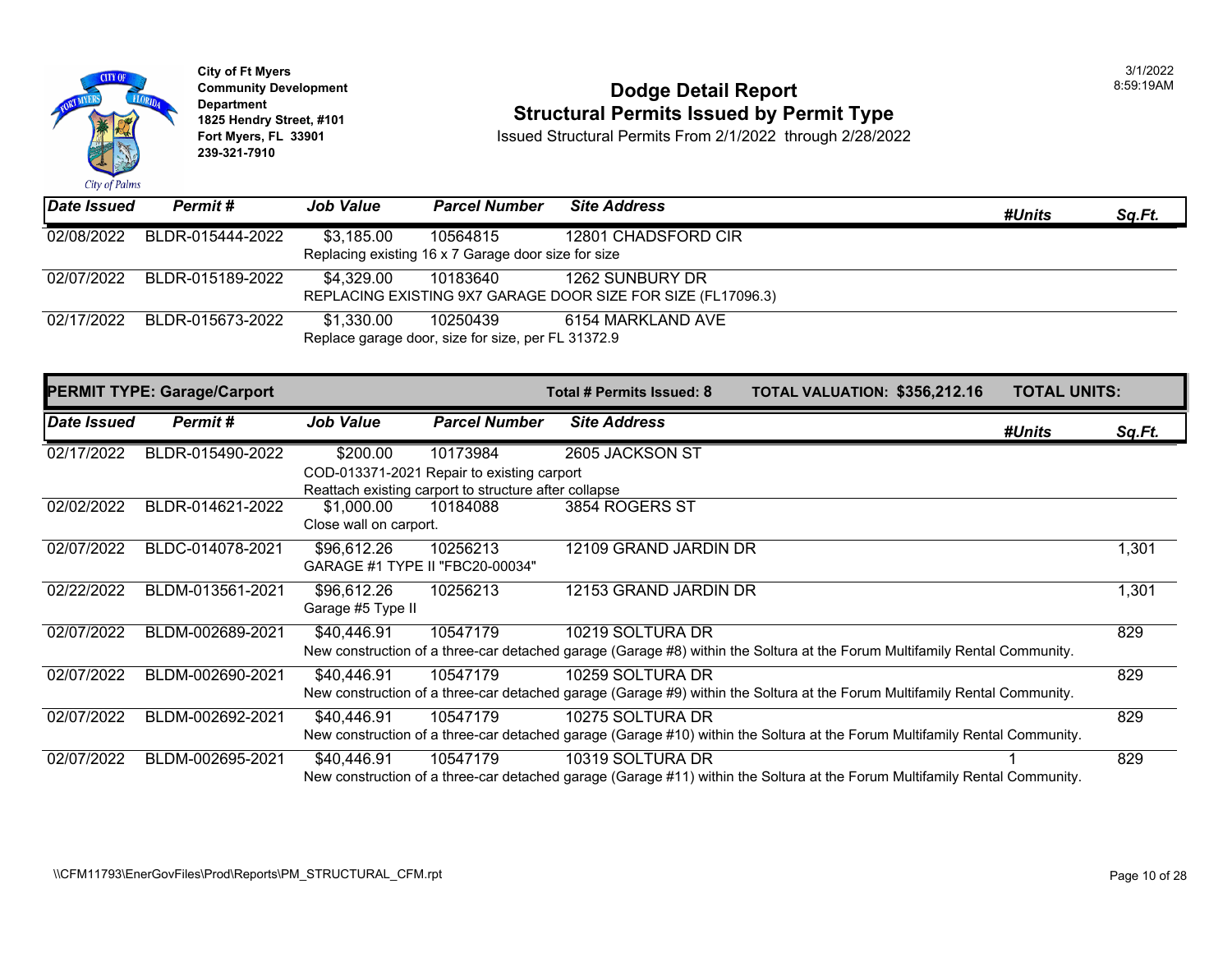

**City of Ft Myers Community Development Department 1825 Hendry Street, #101 Fort Myers, FL 33901 239-321-7910** 

#### **Dodge Detail Report Structural Permits Issued by Permit Type**

|             | <b>PERMIT TYPE: Generator</b> |                         |                                              | Total # Permits Issued: 4                                                                                  | <b>TOTAL VALUATION: \$50.845</b> |  |
|-------------|-------------------------------|-------------------------|----------------------------------------------|------------------------------------------------------------------------------------------------------------|----------------------------------|--|
| Date Issued | Permit#                       | <b>Job Value</b>        | <b>Parcel Number</b>                         | <b>Site Address</b>                                                                                        |                                  |  |
| 02/16/2022  | BLDR-015453-2022              | \$17,789.35             | 10547488                                     | 10627 VICENZA CT                                                                                           |                                  |  |
|             |                               |                         |                                              | Install 24kw Generator + (1) 200 amp ATS - Hook up to Natural Gas                                          |                                  |  |
| 02/17/2022  | BLDR-015380-2022              | \$13,000.00             | 10570703                                     | 12312 LITCHFIELD LN                                                                                        |                                  |  |
|             |                               |                         |                                              | Install 26KW Briggs Generator, 200AMP ATS, and LP line to existing LP tank. GAS LINE HAS ALREADY           |                                  |  |
|             |                               | PERMIT TRD-009647-2021. |                                              |                                                                                                            |                                  |  |
| 02/16/2022  | BLDR-015475-2022              | \$17.656.13             | 10522236                                     | 10882 STONINGTON AVE                                                                                       |                                  |  |
|             |                               |                         |                                              | Set/secure 24kw generator using 3/8" x 5" stainless steel bolts onto a pre-poured concrete pad. Install/wi |                                  |  |
|             |                               |                         |                                              | Transfer Switch to the generator and service panel. Set/install 500gallon UG LP tank. Run 40' of 1/2" PE   |                                  |  |
|             |                               |                         |                                              | galvanized pipe (on wall) from LP tank to generator. Secure and test all connections.                      |                                  |  |
| 02/22/2022  | BLDR-012301-2021              | \$2,400,00              | 10531109                                     | 10107 SALISBURY CT                                                                                         |                                  |  |
|             |                               |                         | Supply and Install a 22KW Generac Generator. |                                                                                                            |                                  |  |
|             |                               |                         |                                              |                                                                                                            |                                  |  |

|             | <b>PERMIT TYPE: Multi-Family Residential New Construction</b> |                           |                                                | Total # Permits Issued: 32                                                                                | <b>TOTAL VALUATION: \$20,868</b> |  |
|-------------|---------------------------------------------------------------|---------------------------|------------------------------------------------|-----------------------------------------------------------------------------------------------------------|----------------------------------|--|
| Date Issued | Permit#                                                       | <b>Job Value</b>          | <b>Parcel Number</b>                           | <b>Site Address</b>                                                                                       |                                  |  |
| 02/14/2022  | BLDM-013295-2021                                              | 1,475,863.30              | 10256220                                       | 12028 GRAND JARDIN DR                                                                                     |                                  |  |
|             |                                                               |                           | Building #10 Type I North (Master FBC20-00033) |                                                                                                           |                                  |  |
|             |                                                               | New 2 story multifamily   |                                                |                                                                                                           |                                  |  |
| 02/22/2022  | BLDM-002251-2020                                              | \$153,854.00              | 10547179                                       | 10321 SOLTURA DR                                                                                          |                                  |  |
|             |                                                               |                           |                                                | New construction of a two-bedroom cottage (Building #65) within the Soltura at the Forum Multifamily Re   |                                  |  |
|             |                                                               | one (1) two-bedroom unit. |                                                |                                                                                                           |                                  |  |
| 02/22/2022  | BLDM-002332-2020                                              | \$147,361.00              | 10547179                                       | 10303 SOLTURA DR                                                                                          |                                  |  |
|             |                                                               |                           |                                                | New construction of a paired villa (Building #61) within the Soltura at the Forum Multifamily Rental Comm |                                  |  |
|             |                                                               | one-bedroom units.        |                                                |                                                                                                           |                                  |  |
| 02/22/2022  | BLDM-002241-2020                                              | \$153,854,00              | 10600375                                       | 10209 SOLTURA DR                                                                                          |                                  |  |
|             |                                                               |                           |                                                | New construction of a two-bedroom cottage (Building #41) within the Soltura at the Forum Multifamily Re   |                                  |  |
|             |                                                               | one (1) two-bedroom unit. |                                                |                                                                                                           |                                  |  |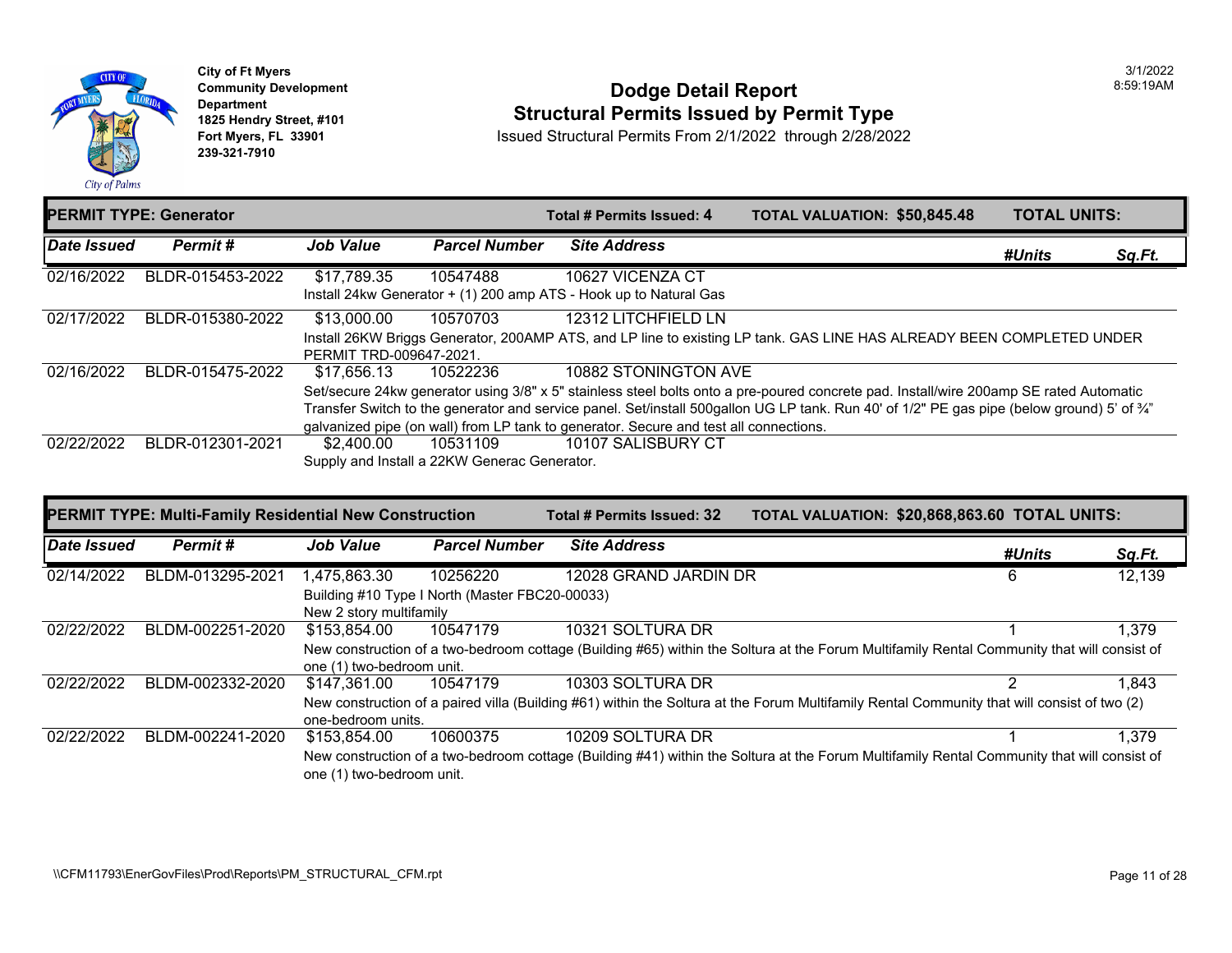| City of Palms | <b>City of Ft Myers</b><br><b>Community Development</b><br><b>Department</b><br>1825 Hendry Street, #101<br>Fort Myers, FL 33901<br>239-321-7910 | <b>Dodge Detail Report</b><br><b>Structural Permits Issued by Permit Type</b><br>Issued Structural Permits From 2/1/2022 through 2/28/2022                                           |  |
|---------------|--------------------------------------------------------------------------------------------------------------------------------------------------|--------------------------------------------------------------------------------------------------------------------------------------------------------------------------------------|--|
| 02/07/2022    | BLDM-013297-2021                                                                                                                                 | 10256220<br>1,475,863.30<br>12036 GRAND JARDIN DR<br>Building #12 Type I North (master FBC20-00033)<br>New 2 story multifamily                                                       |  |
| 02/22/2022    | BLDM-002277-2020                                                                                                                                 | 10547179<br>10217 SOLTURA DR<br>\$153,854.00<br>New construction of a two-bedroom cottage (Building #43) within the Soltura at the Forum Multifamily Re<br>one (1) two-bedroom unit. |  |
| 02/07/2022    | BLDM-013283-2021                                                                                                                                 | 12041 GRAND JARDIN DR<br>1,475,863.30<br>10256220<br>Building #2 Type I North (Master FBC20-00033)<br>New 2 story multifamily                                                        |  |
| 02/07/2022    | BLDM-002253-2020                                                                                                                                 | \$153,854.00<br>10300 SOLTURA DR<br>10600375<br>New construction of a two-bedroom cottage (Building #73) within the Soltura at the Forum Multifamily Re<br>one (1) two-bedroom unit. |  |
| 02/22/2022    | BLDM-002243-2020                                                                                                                                 | 10225 SOLTURA DR<br>\$153,854.00<br>10547179<br>New construction of a two-bedroom cottage (Building #45) within the Soltura at the Forum Multifamily Re<br>one (1) two-bedroom unit. |  |
| 02/04/2022    | BLDM-013284-2021                                                                                                                                 | 12037 GRAND JARDIN DR<br>1,475,863.30<br>10256220<br>Building #3 Type I North (Master FBC20-00033)<br>New 2 story Multifamily                                                        |  |
| 02/04/2022    | BLDM-013288-2021                                                                                                                                 | 1,475,863.30<br>10256220<br>12029 GRAND JARDIN DR<br>Building #5 Type I North<br>New 2 story multifamily                                                                             |  |
| 02/22/2022    | BLDM-002279-2020                                                                                                                                 | 10257 SOLTURA DR<br>\$153,854.00<br>10547179<br>New construction of a two-bedroom cottage (Building #51) within the Soltura at the Forum Multifamily Re<br>one (1) two-bedroom unit. |  |
| 02/22/2022    | BLDM-002280-2020                                                                                                                                 | 10547179<br>10273 SOLTURA DR<br>\$153,854.00<br>New construction of a two-bedroom cottage (Building #55) within the Soltura at the Forum Multifamily Re<br>one (1) two-bedroom unit. |  |
| 02/04/2022    | BLDM-013289-2021                                                                                                                                 | 10256220<br>12025 GRAND JARDIN DR<br>1,475,863.30<br>Building #6 Type I North (Master FBC20-00033)<br>New 2 story multifamily                                                        |  |
| 02/07/2022    | BLDM-002323-2020                                                                                                                                 | 10600375<br>10330 SOLTURA DR<br>\$180,703.00<br>New construction of a three bedroom bungalow (Building # 69) within the Soltura at the Forum multi-famil<br>three-bedroom unit.      |  |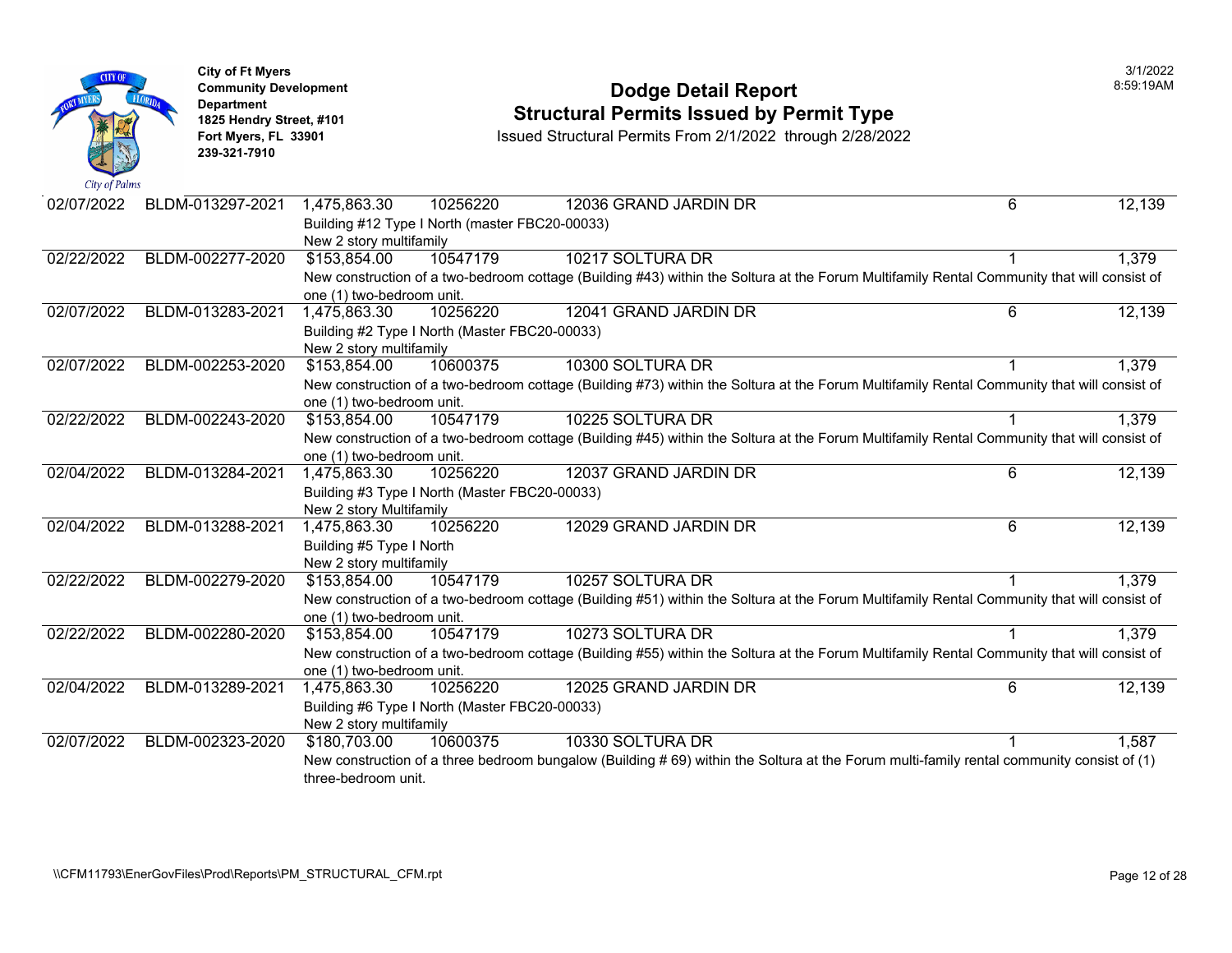| City of Palms | <b>City of Ft Myers</b><br><b>Community Development</b><br><b>Department</b><br>1825 Hendry Street, #101<br>Fort Myers, FL 33901<br>239-321-7910 |                           |                                               | <b>Dodge Detail Report</b><br><b>Structural Permits Issued by Permit Type</b><br>Issued Structural Permits From 2/1/2022 through 2/28/2022 |  |
|---------------|--------------------------------------------------------------------------------------------------------------------------------------------------|---------------------------|-----------------------------------------------|--------------------------------------------------------------------------------------------------------------------------------------------|--|
| 02/18/2022    | BLDM-002313-2020                                                                                                                                 | \$147,361.00              | 10547179                                      | 10235 SOLTURA DR                                                                                                                           |  |
|               |                                                                                                                                                  | one-bedroom units.        |                                               | New construction of a paired villa (Building #47) within the Soltura at the Forum Multifamily Rental Comm                                  |  |
| 02/22/2022    | BLDM-002246-2020                                                                                                                                 | \$153,854.00              | 10547179                                      | 10265 SOLTURA DR                                                                                                                           |  |
|               |                                                                                                                                                  | one (1) two-bedroom unit. |                                               | New construction of a two-bedroom cottage (Building #53) within the Soltura at the Forum Multifamily Re                                    |  |
| 02/07/2022    | BLDM-002329-2020                                                                                                                                 | \$180,703.00              | 10600375                                      | 10324 SOLTURA DR                                                                                                                           |  |
|               |                                                                                                                                                  | three-bedroom unit.       |                                               | New construction of a three bedroom bungalow (Building #70) within the Soltura at the Forum multi-famil                                    |  |
| 02/22/2022    | BLDM-002307-2020                                                                                                                                 | \$153,854.00              | 10547179                                      | 10329 SOLTURA DR                                                                                                                           |  |
|               |                                                                                                                                                  |                           |                                               | New construction of a three-bedroom (Building #67) within the Soltura at the Forum Multifamily Rental Co                                   |  |
|               |                                                                                                                                                  | (1) three-bedroom unit.   |                                               |                                                                                                                                            |  |
| 02/07/2022    | BLDM-002312-2020                                                                                                                                 | \$180,703.00              | 10600375                                      | 10336 SOLTURA DR                                                                                                                           |  |
|               |                                                                                                                                                  | three-bedroom unit.       |                                               | New construction of a three bedroom bungalow (Building #68) within the Soltura at the Forum multi-famil                                    |  |
| 02/18/2022    | BLDM-002321-2020                                                                                                                                 | \$147,361.00              | 10547179                                      | 10247 SOLTURA DR                                                                                                                           |  |
|               |                                                                                                                                                  | one-bedroom units.        |                                               | New construction of a paired villa (Building #49) within the Soltura at the Forum Multifamily Rental Comm                                  |  |
| 02/22/2022    | BLDM-002282-2020                                                                                                                                 | \$153,854.00              | 10547179                                      | 10313 SOLTURA DR                                                                                                                           |  |
|               |                                                                                                                                                  | one (1) two-bedroom unit. |                                               | New construction of a two-bedroom cottage (Building #63) within the Soltura at the Forum Multifamily Re                                    |  |
| 02/04/2022    | BLDM-013286-2021                                                                                                                                 | 1,475,863.30              | 10256220                                      | 12033 GRAND JARDIN DR                                                                                                                      |  |
|               |                                                                                                                                                  |                           | Building #4 Type I North (Master FBC20-00033) |                                                                                                                                            |  |
|               |                                                                                                                                                  | New 2 story multifamily   |                                               |                                                                                                                                            |  |
| 02/04/2022    | BLDM-013294-2021                                                                                                                                 | 1,475,863.30              | 10256220                                      | 12024 GRAND JARDIN DR                                                                                                                      |  |
|               |                                                                                                                                                  | New 2 story multifamily   | Building #9 Type I North (Master FBC20-00033) |                                                                                                                                            |  |
| 02/04/2022    | BLDM-013293-2021                                                                                                                                 | 1,475,863.30              | 10256220                                      | 12020 GRAND JARDIN DR                                                                                                                      |  |
|               |                                                                                                                                                  |                           | Building 8 Type I North (master FBC20-00033)  |                                                                                                                                            |  |
|               |                                                                                                                                                  | New 2 story Building      |                                               |                                                                                                                                            |  |
| 02/22/2022    | BLDM-002328-2020                                                                                                                                 | \$147,361.00              | 10547179                                      | 10291 SOLTURA DR                                                                                                                           |  |
|               |                                                                                                                                                  |                           |                                               | New construction of a paired villa (Building #59) within the Soltura at the Forum Multifamily Rental Comm                                  |  |
|               |                                                                                                                                                  | one-bedroom units.        |                                               |                                                                                                                                            |  |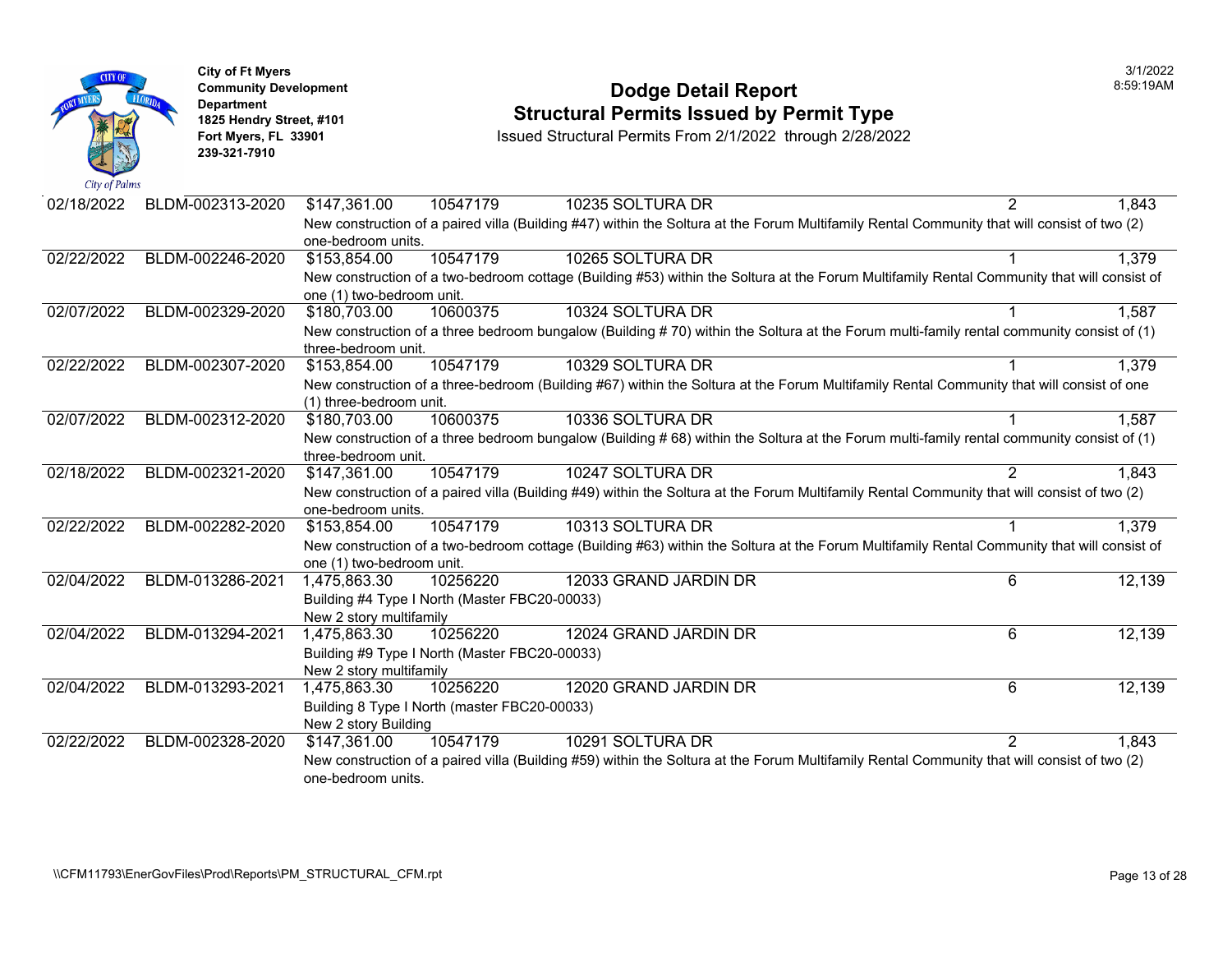

#### **Community Development** 8:59:19AM **Structural Permits Issued by Permit Type**

**Fort Myers, FL 33901** Issued Structural Permits From 2/1/2022 through 2/28/2022

| 02/07/2022  | BLDM-002284-2020                                        | \$153,854.00              | 10600375                                         | 10310 SOLTURA DR              |                                                                                                                                            |                     | 1,379  |
|-------------|---------------------------------------------------------|---------------------------|--------------------------------------------------|-------------------------------|--------------------------------------------------------------------------------------------------------------------------------------------|---------------------|--------|
|             |                                                         |                           |                                                  |                               | New construction of a two-bedroom cottage (Building #72) within the Soltura at the Forum Multifamily Rental Community that will consist of |                     |        |
|             |                                                         | one (1) two-bedroom unit. |                                                  |                               |                                                                                                                                            |                     |        |
| 02/07/2022  | BLDM-013298-2021                                        | 1,475,863.30              | 10256220                                         | 12040 GRAND JARDIN DR         |                                                                                                                                            | 6                   | 12,139 |
|             |                                                         |                           | Building #13 Type I North (Master FBC20-00033)   |                               |                                                                                                                                            |                     |        |
|             |                                                         | New 2 story Multifamily   |                                                  |                               |                                                                                                                                            |                     |        |
| 02/07/2022  | BLDM-002333-2020                                        | \$180,703.00              | 10600375                                         | 10316 SOLTURA DR              |                                                                                                                                            |                     | 1,587  |
|             |                                                         |                           |                                                  |                               | New construction of a three bedroom bungalow (Building #71) within the Soltura at the Forum multi-family rental community consist of (1)   |                     |        |
|             |                                                         | three-bedroom unit.       |                                                  |                               |                                                                                                                                            |                     |        |
| 02/22/2022  | BLDM-002248-2020                                        | \$153,854.00              | 10547179                                         | 10281 SOLTURA DR              |                                                                                                                                            |                     | 1,379  |
|             |                                                         |                           |                                                  |                               | New construction of a two-bedroom cottage (Building #57) within the Soltura at the Forum Multifamily Rental Community that will consist of |                     |        |
|             |                                                         | one (1) two-bedroom unit. |                                                  |                               |                                                                                                                                            |                     |        |
| 02/07/2022  | BLDM-013296-2021                                        | 1,475,863.30              | 10256220                                         | 12032 GRAND JARDIN DR         |                                                                                                                                            | 6                   | 12,139 |
|             |                                                         |                           | Building #11 Type I North (Master FBC20-00033)   |                               |                                                                                                                                            |                     |        |
|             |                                                         | New 2 story Multifamily   |                                                  |                               |                                                                                                                                            |                     |        |
| 02/04/2022  | BLDM-013291-2021                                        | 1,475,863.30              | 10256220                                         | 12021 GRAND JARDIN DR         |                                                                                                                                            | 6                   | 12,139 |
|             |                                                         |                           | Building #7 Type I North (Master FBC20-00033)    |                               |                                                                                                                                            |                     |        |
|             |                                                         | New 2 story Multifamily   |                                                  |                               |                                                                                                                                            |                     |        |
|             |                                                         |                           |                                                  |                               |                                                                                                                                            |                     |        |
|             | <b>PERMIT TYPE: Multi-Family Residential Renovation</b> |                           |                                                  | Total # Permits Issued: 8     | TOTAL VALUATION: \$299,887.00                                                                                                              | <b>TOTAL UNITS:</b> |        |
|             |                                                         |                           |                                                  |                               |                                                                                                                                            |                     |        |
| Date Issued | Permit#                                                 | <b>Job Value</b>          | <b>Parcel Number</b>                             | <b>Site Address</b>           |                                                                                                                                            | #Units              | Sq.Ft. |
| 02/18/2022  | BLDM-015274-2022                                        | \$10,000.00               | 10185390                                         | 3726 CENTRAL AVE #109/110/111 |                                                                                                                                            |                     |        |
|             |                                                         |                           |                                                  |                               | UPDATE UNITS, REMOVE CLOSET WALL, CHANGE SHOWER VALVES, ADD DRAIN FOR WASHER, ADD ONE SWITCH LIGHT AND ON                                  |                     |        |
|             |                                                         |                           | OUTLET FOR FRIDGE, BLDG 3726 UNITS 109. 110. 111 |                               |                                                                                                                                            |                     |        |
| 02/18/2022  | BLDM-014804-2022                                        | \$16,000.00               | 10185390                                         | 3740 CENTRAL AVE #183         |                                                                                                                                            |                     |        |
|             |                                                         |                           |                                                  |                               | Remove pantry in kitchen area, replace kitchen cabinets, clean and paint rooms. Add outlet electrical.                                     |                     |        |

02/18/2022 BLDM-014805-2022 \$16,000.00 Remove pantry in kitchen area, replace kitchen cabinets, clean and paint rooms. Add outlet electrical. 10185390 3742 CENTRAL AVE #193

10172049 2350 W FIRST ST #802

Remodel Master Bathroom

02/17/2022 BLDM-013044-2021 \$16,900.00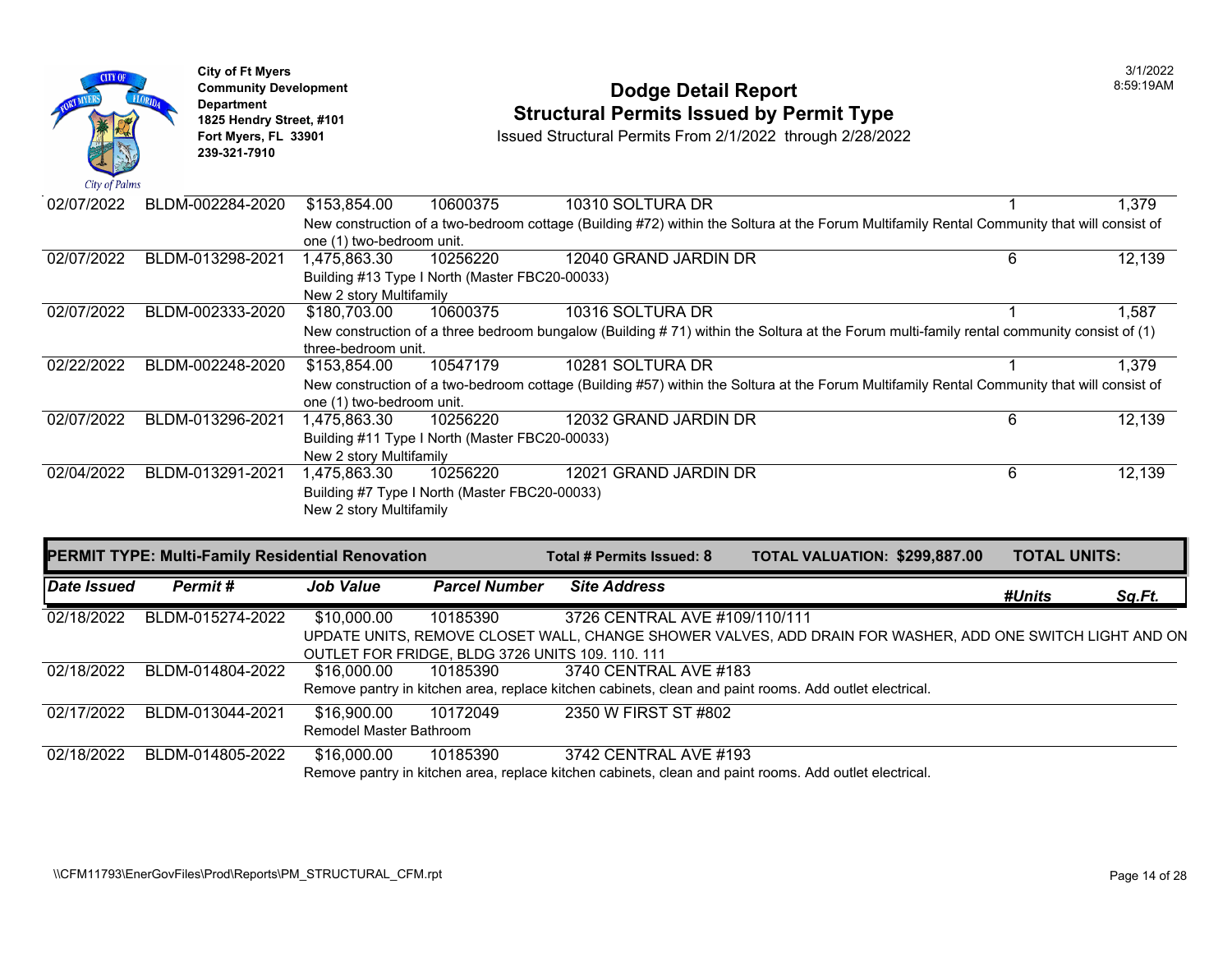| City of Palms | <b>City of Ft Myers</b><br><b>Community Development</b><br>Department<br>1825 Hendry Street, #101<br>Fort Myers, FL 33901<br>239-321-7910 |              |                                   | <b>Dodge Detail Report</b><br><b>Structural Permits Issued by Permit Type</b><br>Issued Structural Permits From 2/1/2022 through 2/28/2022 |  |
|---------------|-------------------------------------------------------------------------------------------------------------------------------------------|--------------|-----------------------------------|--------------------------------------------------------------------------------------------------------------------------------------------|--|
| 02/07/2022    | BLDM-014633-2022                                                                                                                          | \$4,500.00   | 10545282                          | 8900 OLIVERIA ST #9703                                                                                                                     |  |
|               |                                                                                                                                           |              |                                   | Temporary Roof Repair with Incidental temporary Stucco Repairs                                                                             |  |
| 02/22/2022    | BLDM-015410-2022                                                                                                                          | \$196,487.00 | 10172347                          | 1925 CLIFFORD ST #901                                                                                                                      |  |
|               |                                                                                                                                           |              |                                   | CABINETS & COUNTER TOPS IN KITCHEN & DRY BAR, NEW CABINETS IN GUEST BATHROOM                                                               |  |
| 02/24/2022    | BLDM-015407-2022                                                                                                                          | \$30,000.00  | 10564928                          | 1920 VIRGINIA AVE #801                                                                                                                     |  |
|               |                                                                                                                                           |              | Master and quest bathroom remodel |                                                                                                                                            |  |
| 02/18/2022    | BLDM-015272-2022                                                                                                                          | \$10,000.00  | 10185390                          | 3734 CENTRAL AVE                                                                                                                           |  |
|               |                                                                                                                                           |              |                                   | UPDATE UNITS, REMOVE CLOSET WALL, CHANGE SHOWER VALVES, ADD DRAIN FOR WASHER                                                               |  |
|               |                                                                                                                                           |              |                                   | OUTLET FOR FRIDGE, BLDG 3734 UNITS 145 and 147                                                                                             |  |
|               |                                                                                                                                           |              |                                   |                                                                                                                                            |  |

|             | <b>PERMIT TYPE: Other/Siding (OTC)</b> |                                         |                      | Total # Permits Issued: 2 | <b>TOTAL VALUATION: \$13,780</b> |
|-------------|----------------------------------------|-----------------------------------------|----------------------|---------------------------|----------------------------------|
| Date Issued | Permit#                                | <b>Job Value</b>                        | <b>Parcel Number</b> | <b>Site Address</b>       |                                  |
| 02/03/2022  | BLDR-015422-2022                       | \$12,000.00<br>Replace siding on house. | 10184571             | 1764 OAKLEY AVE           |                                  |
| 02/07/2022  | BLDR-015492-2022                       | \$1.780.00<br>Stucco over stucco.       | 10176167             | 1837 SUNSET PL            |                                  |

|             | <b>PERMIT TYPE: Radio/TV Antenna/Satellite Dish</b> |                                          |                      | Total # Permits Issued: 4                                                                                 | <b>TOTAL VALUATION: \$104,00</b> |  |
|-------------|-----------------------------------------------------|------------------------------------------|----------------------|-----------------------------------------------------------------------------------------------------------|----------------------------------|--|
| Date Issued | Permit #                                            | <b>Job Value</b>                         | <b>Parcel Number</b> | <b>Site Address</b>                                                                                       |                                  |  |
| 02/10/2022  | BLDC-012545-2021                                    | \$25,000.00                              | 10439181             | 10651 BUCKINGHAM RD                                                                                       |                                  |  |
|             |                                                     |                                          |                      | ATC 2612 Dish MIMIA00583C Collocation to existing cell tower installing (3) Panel Antennas, (3) Sector I  |                                  |  |
|             |                                                     |                                          |                      | OVP, (1) Hybrid Cable, (7) 20' Cable Ladders, (1) Metal Platform, (1) Ice Bridge, (1) PPC Cabinet, (1) Eq |                                  |  |
|             |                                                     |                                          |                      | Conduit, (1) Telco Conduit, (1) Telco-Fiber Box, (1) GPS Unit, (1) Fiber NID. See plans for details.      |                                  |  |
| 02/23/2022  | BLDC-015383-2022                                    | \$30.000.00                              | 10442040             | 3601 COLONIAL CT                                                                                          |                                  |  |
|             |                                                     | EQUIPMENT UPGRADE TO EXISTING CELL TOWER |                      |                                                                                                           |                                  |  |
| 02/09/2022  | BLDC-013723-2021                                    | \$24,000.00                              | 10185065             | 1421 COLONIAL BLVD                                                                                        |                                  |  |
|             |                                                     | Upgrade equipment on existing tower.     |                      |                                                                                                           |                                  |  |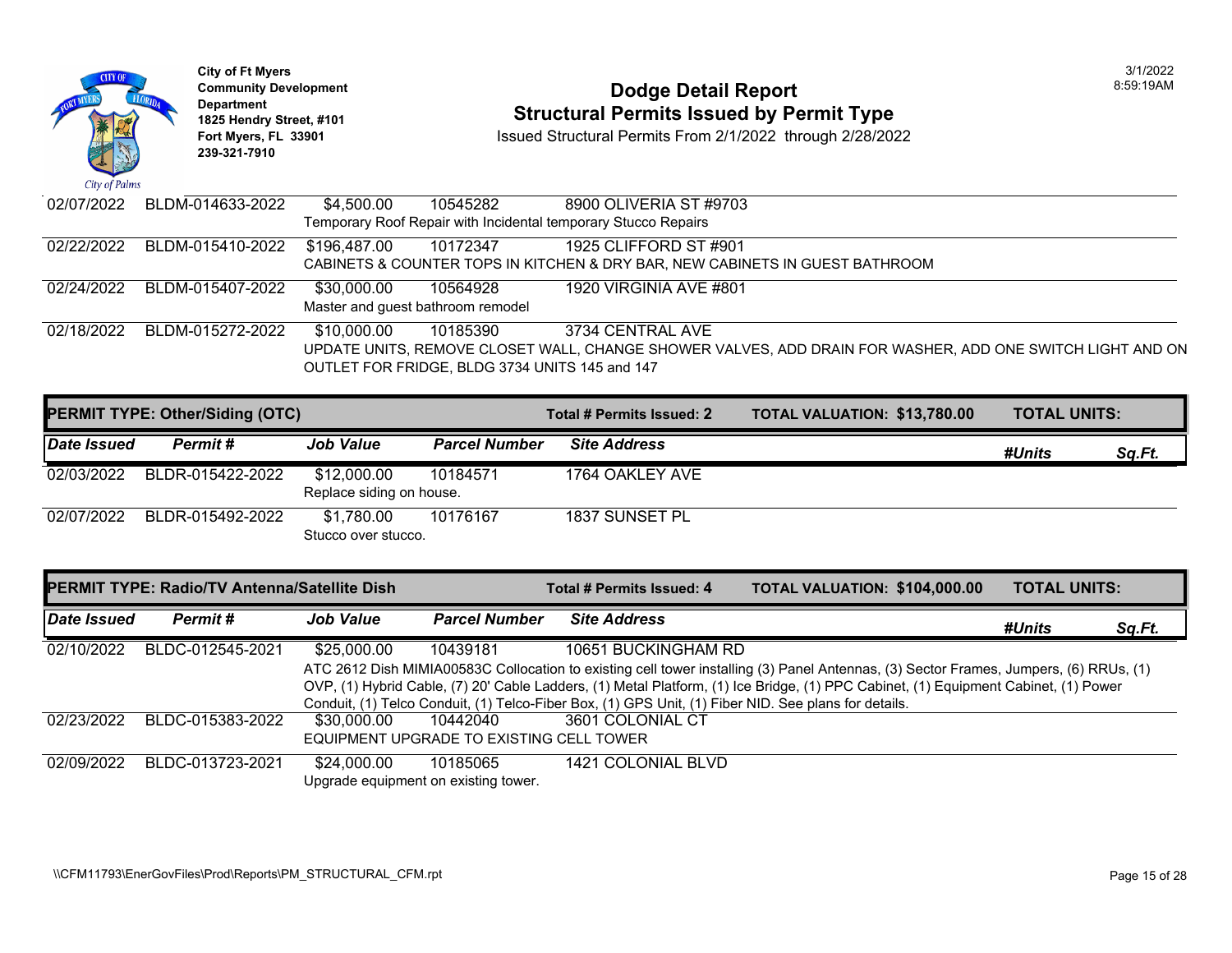

**City of Ft Myers** 3/1/2022 **Department 239-321-7910** 

#### **Community Development Community Development Community Development 1825 Hendry Street, #101 Structural Permits Issued by Permit Type**

**Fort Myers, FL 33901** Issued Structural Permits From 2/1/2022 through 2/28/2022

02/10/2022 BLDC-013906-2021 \$25,000.00 10589378 3791 DR MARTIN LUTHER KING JR BLVD ATC 209222 Dish MIMIA00753A Collocation to existing cell tower installing (3) Panel Antennas, (1) Ante (1) OVP, (1) Hybrid Cable, (1) Metal Platform, (1) Ice Bridge, (1) PPC Cabinet, (1) Equipment Cabinet, (1 (1) Telco-Fiber Box, (1) GPS Unit, (1) Safety Switch, (1) Ciena Box. See plans for details.

|             | <b>PERMIT TYPE: Sheds/Utility Structure</b> |                                                                            |                      | Total # Permits Issued: 4                                                                                                  | <b>TOTAL VALUATION: \$187,34</b> |  |
|-------------|---------------------------------------------|----------------------------------------------------------------------------|----------------------|----------------------------------------------------------------------------------------------------------------------------|----------------------------------|--|
| Date Issued | Permit#                                     | <b>Job Value</b>                                                           | <b>Parcel Number</b> | <b>Site Address</b>                                                                                                        |                                  |  |
| 02/11/2022  | BLDR-010153-2021                            | \$3,451.00<br>Shed for storage 10x12                                       | 10253338             | 2274 FORD ST                                                                                                               |                                  |  |
| 02/10/2022  | BLDR-015296-2022                            | \$6,350.00                                                                 | 10172649             | 1801 LLEWELLYN DR<br>New 16x12' Heartland shed for personal and home storage, with new concrete slab for the shed's founda |                                  |  |
| 02/08/2022  | BLDR-014917-2022                            | \$11,233.00<br>Install 12'w x 16'L x 10'6"H storage shed - no other trades | 10251507             | 1752 VERONICA S SHOEMAKER BLVD                                                                                             |                                  |  |
| 02/23/2022  | BLDC-007520-2021                            | \$166,306.40<br>pool pavilion                                              | 10256213             | 12129 GRAND JARDIN DR                                                                                                      |                                  |  |

| <b>PERMIT TYPE: Shutter</b> |                  |                                           |                                                               | Total # Permits Issued: 11             | <b>TOTAL VALUATION: \$71,660</b> |  |
|-----------------------------|------------------|-------------------------------------------|---------------------------------------------------------------|----------------------------------------|----------------------------------|--|
| Date Issued                 | Permit#          | <b>Job Value</b>                          | <b>Parcel Number</b>                                          | <b>Site Address</b>                    |                                  |  |
| 02/16/2022                  | BLDM-015139-2022 | \$14,600.00                               | 10548417<br>Install 4 electric roll down shutters (FL22558.1) | 2090 W FIRST ST #2506                  |                                  |  |
| 02/11/2022                  | BLDM-015099-2022 | \$2,842.00<br>INSTALL 1 ACCORDION SHUTTER | 10518105                                                      | 9583 HEMINGWAY LN #4308                |                                  |  |
| 02/23/2022                  | BLDM-015741-2022 | \$3,585.00<br>5 accordion shutters.       | 10509288                                                      | 10135 COLONIAL COUNTRY CLUB BLVD #1210 |                                  |  |
| 02/22/2022                  | BLDM-013432-2021 | \$7,263.00                                | 10553562<br>INSTALL 1 ELECTRIC ROLLDOWN SHUTTER               | 10820 PALAZZO WAY #304                 |                                  |  |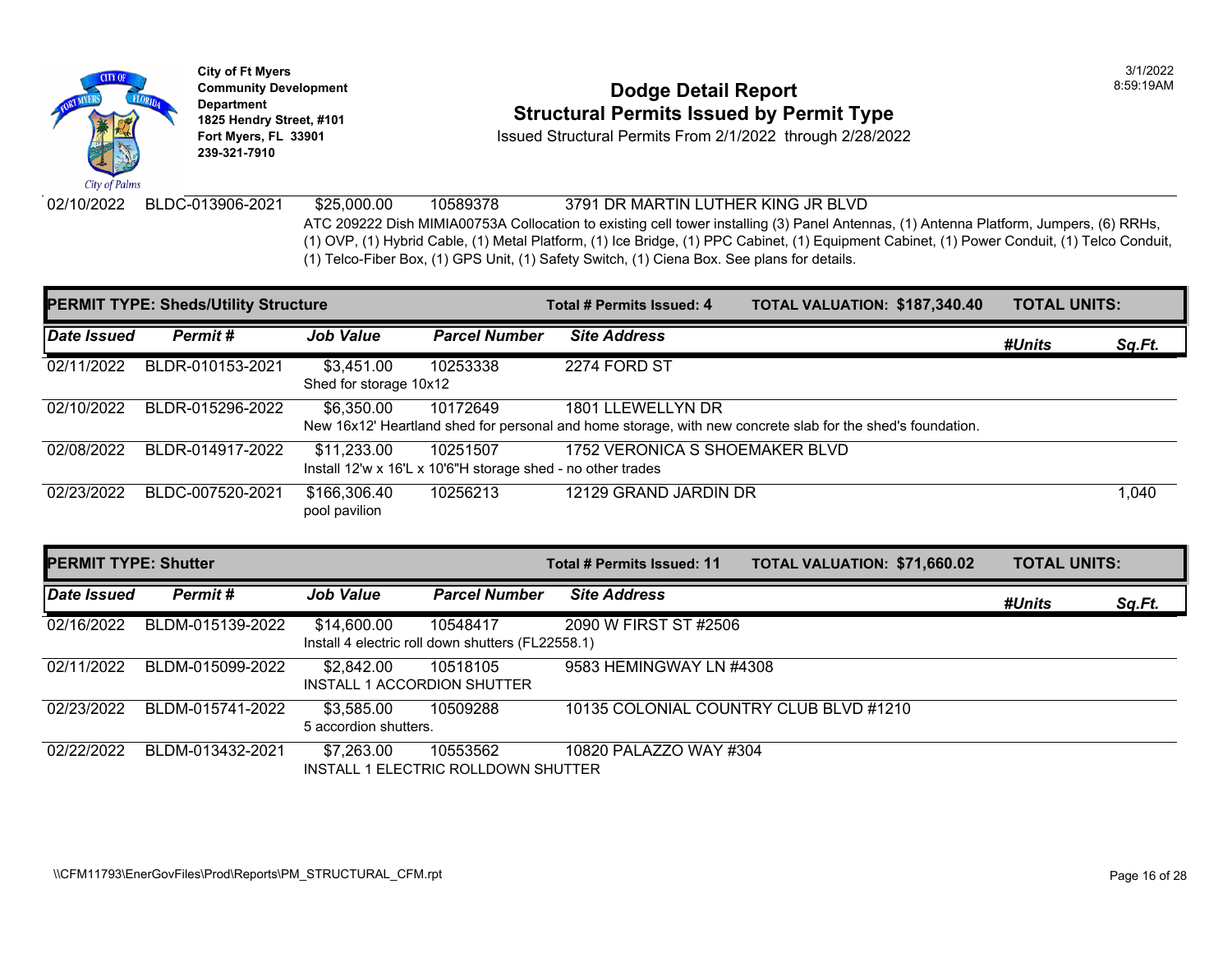

## **Community Development Community Development Community Development Community Dodge Detail Report 1825 Hendry Street, #101 1825 Hendry Street, #101 1825 Hendry Street, #101 Structural Permits Issued by Permit Type**<br>**1825 Fort Myers, FL 33901 1898 ISSued Structural Permits From 2/1/2022** through 2/28/202

| 02/23/2022 | BLDM-015579-2022 | \$4,439.00                      | 10185930                                           | 2366 E MALL DR #504                                                                   |
|------------|------------------|---------------------------------|----------------------------------------------------|---------------------------------------------------------------------------------------|
|            |                  |                                 | Install 1 Motor. RD Screen FL#11291.1              |                                                                                       |
| 02/09/2022 | BLDM-015256-2022 | \$9.493.00                      | 10525099                                           | 9612 HEMINGWAY LN #3807                                                               |
|            |                  |                                 |                                                    | Installing 6 Accordions FL1850.3 AND 1 ManualCrank Rd Screen FL11291.1                |
| 02/16/2022 | BLDM-015465-2022 | \$2.067.00                      | 10497494                                           | 10015 SKY VIEW WAY #1603                                                              |
|            |                  | Installing 2 Accordion shutters |                                                    |                                                                                       |
| 02/22/2022 | BLDM-015393-2022 | \$5.681.02                      | 10172427                                           | 1920 VIRGINIA AVE #203                                                                |
|            |                  |                                 |                                                    | <b>INSTALL 5 MANUAL ACCORDION SHUTTERS &amp; 1 STORM PANEL</b>                        |
| 02/18/2022 | BLDM-015467-2022 | \$4.315.00                      | 10459427                                           | 10220 WASHINGTONIA PALM WAY #1822                                                     |
|            |                  |                                 | Installing 1 Motorized Rolldown screen             |                                                                                       |
| 02/02/2022 | BLDM-015062-2022 | \$7.683.00                      | 10474748                                           | 10700 RAVENNA WAY #402                                                                |
|            |                  |                                 | Installing 1 Storm Catcher RD Max Manual FL11291.1 |                                                                                       |
|            |                  |                                 | Installing 1 Storm Catcher RD Max Mot. FL11291.1   |                                                                                       |
| 02/10/2022 | BLDM-015392-2022 | \$9.692.00                      | 10510107                                           | 10137 COLONIAL COUNTRY CLUB BLVD #1103                                                |
|            |                  |                                 |                                                    | Installing 1 Motorized Rolldown screen, 3 Panels Vertical Lexan, 3 Accordion shutters |

| <b>PERMIT TYPE: Shutter/Storm Panel (OTC)</b> |                  |                                                  | Total # Permits Issued: 41                                             | <b>TOTAL VALUATION: \$375,35</b>                                               |  |
|-----------------------------------------------|------------------|--------------------------------------------------|------------------------------------------------------------------------|--------------------------------------------------------------------------------|--|
| Date Issued                                   | Permit#          | <b>Job Value</b>                                 | <b>Parcel Number</b>                                                   | <b>Site Address</b>                                                            |  |
| 02/23/2022                                    | BLDR-015466-2022 | \$4,914.00                                       | 10578068<br>Installing 1 Motorized Rolldown Screen                     | 4252 WATERCOLOR WAY                                                            |  |
| 02/07/2022                                    | BLDR-015063-2022 | \$12,406.00<br>Install 2 MT RD Screens FL11291.1 | 10576170                                                               | 10605 PISTOIA DR                                                               |  |
| 02/24/2022                                    | BLDR-015472-2022 | \$9,641.00                                       | 10531017                                                               | 10977 SURREY PL<br>Installing 3 Storm Catcher Rolldown Max Motorized FL11291.1 |  |
| 02/25/2022                                    | BLDR-015960-2022 | \$11,549.00                                      | 10525332<br>Installation of 3 motorized roll down screens impact rated | 11776 ROSALINDA CT                                                             |  |
| 02/01/2022                                    | BLDR-015260-2022 | \$4,855.00<br>Installing 9 Accordions FL1850.3   | 10557669                                                               | 8331 ADELIO LN                                                                 |  |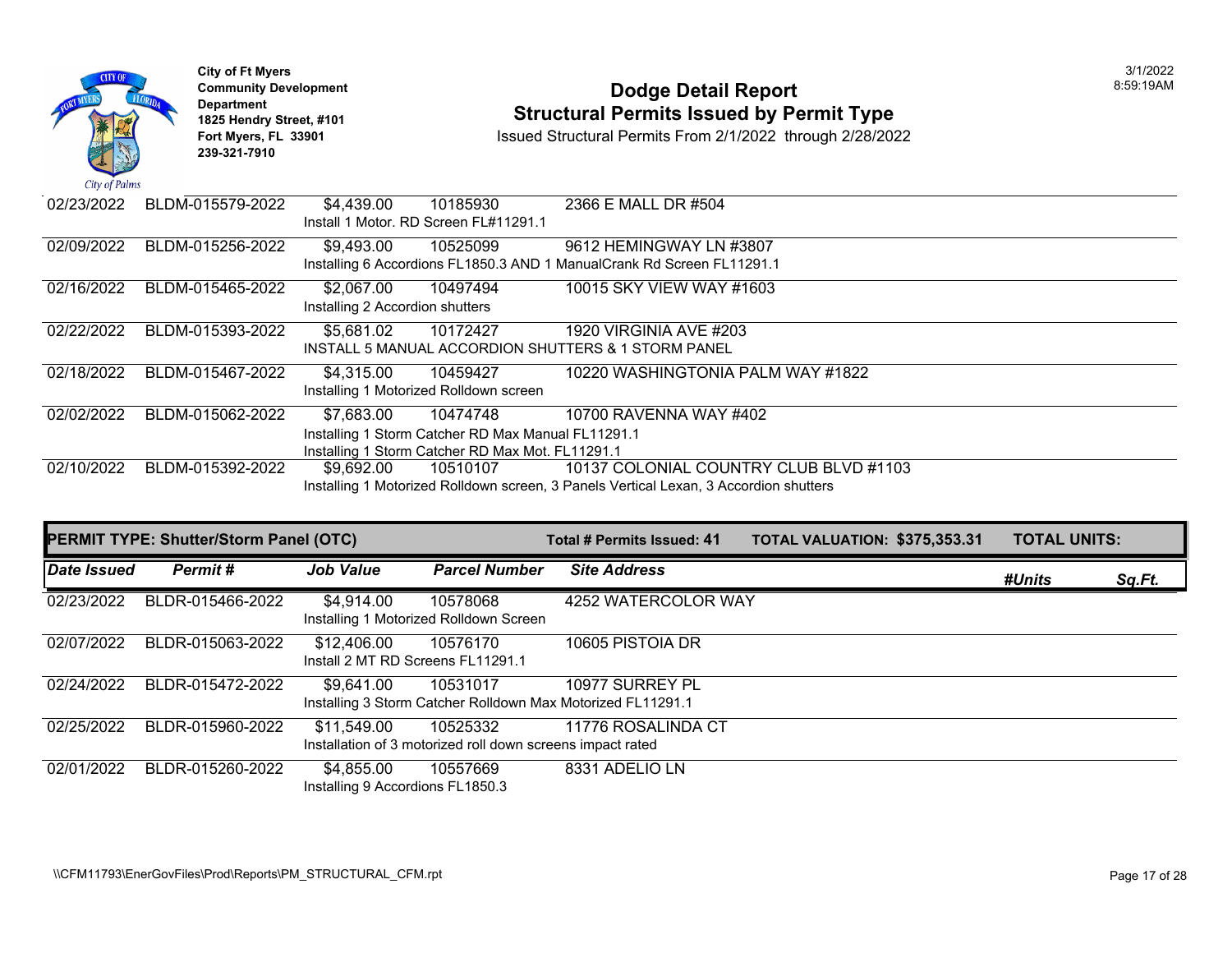

Install 2 Motor. RD Screen FL#11291.1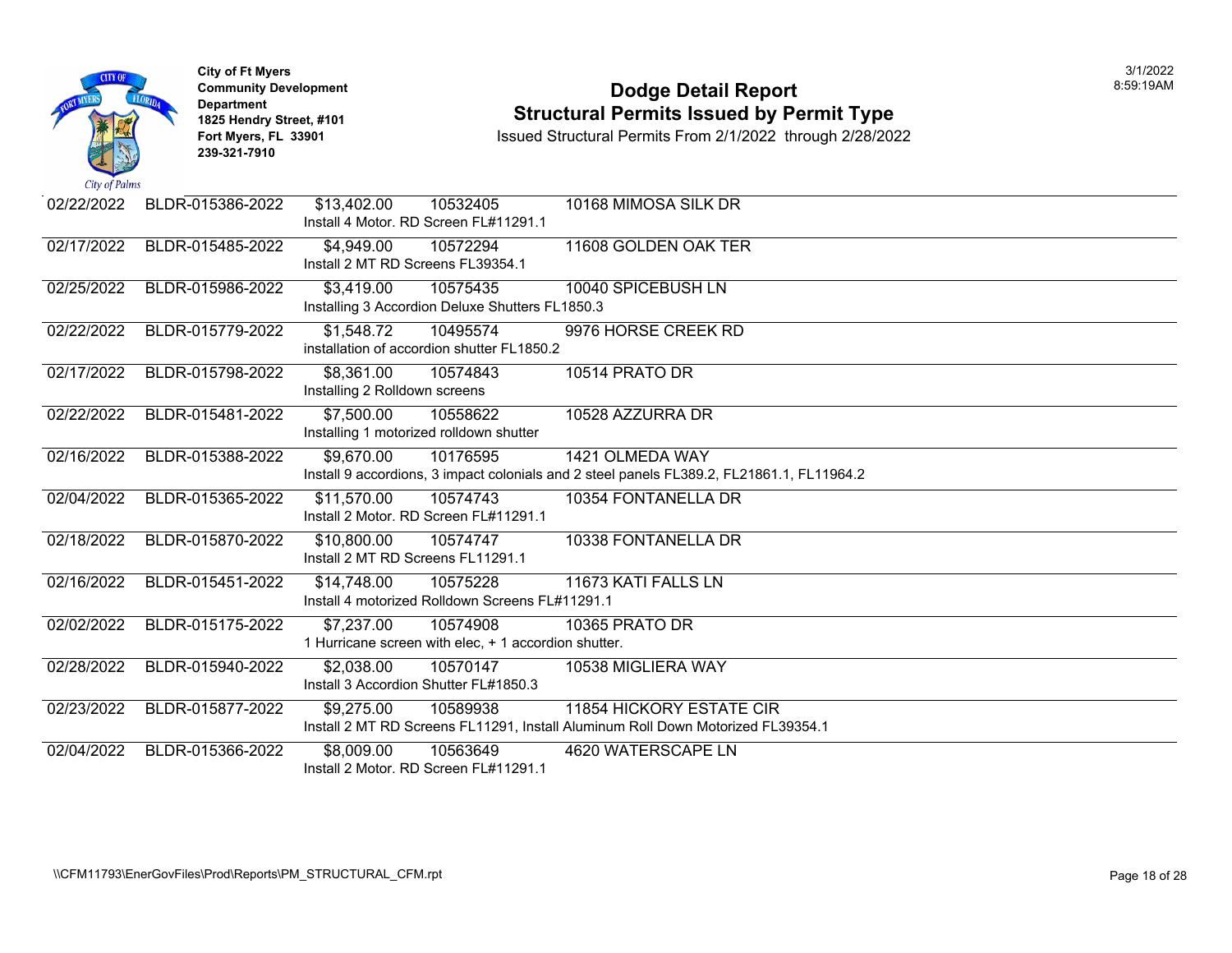| <b>CITY OF</b><br>City of Palms | <b>City of Ft Myers</b><br><b>Department</b><br>239-321-7910 | <b>Community Development</b><br>1825 Hendry Street, #101<br>Fort Myers, FL 33901 |                                                                        | <b>Dodge Detail Report</b><br><b>Structural Permits Issued by Permit Type</b><br>Issued Structural Permits From 2/1/2022 through 2/28/2022 |
|---------------------------------|--------------------------------------------------------------|----------------------------------------------------------------------------------|------------------------------------------------------------------------|--------------------------------------------------------------------------------------------------------------------------------------------|
| 02/04/2022                      | BLDR-015106-2022                                             | \$5,043.00                                                                       | 10574932<br>INSTALL 9 ACCORDION SHUTTERS FL1850.2                      | 10293 LIVORNO DR                                                                                                                           |
| 02/14/2022                      | BLDR-015582-2022                                             | \$9,174.00                                                                       | 10517556<br>Install 2 Motor. RD Screen FL#11291.1                      | 10520 AMIATA WAY #305                                                                                                                      |
| 02/03/2022                      | BLDR-015126-2022                                             | \$12,230.00                                                                      | 10589934                                                               | 11859 BOXELDER WAY<br>Install 6 accordion shutters and 4 roll downs (1 electric) FL389.2, FL22558.1                                        |
| 02/22/2022                      | BLDR-015679-2022                                             | \$8,811.00                                                                       | 10493564<br>Installationof 2 motorized roll down shutters impact rated | 10763 RAVENNA WAY                                                                                                                          |
| 02/17/2022                      | BLDR-015649-2022                                             | \$12,980.00                                                                      | 10491679                                                               | 10093 OAKHURST WAY<br>Install 5 accordion shutters and 2 hurricane rolldown screens 389.2R10 16380.1-R3                                    |
| 02/09/2022                      | BLDR-015470-2022                                             | \$9,559.00                                                                       | 10589932<br>Installing 3 Motorized Rolldown Shutters                   | 11867 BOXELDER WAY                                                                                                                         |
| 02/07/2022                      | BLDR-015206-2022                                             | \$6,200.00                                                                       | 10460375<br>Install 1 roll down shutter with electric                  | 7352 HERITAGE PALMS ESTATES DR                                                                                                             |
| 02/17/2022                      | BLDR-015157-2022                                             | $\overline{$5,380.00}$                                                           | 10561651<br>Install 9 Accordion Shutters FL389.2R10                    | 10598 CARENA CIR                                                                                                                           |
| 02/28/2022                      | BLDR-016005-2022                                             | \$7,943.00                                                                       | 10490137<br>Install 2 roll down hurricane screens                      | 9139 SHADOW GLEN WAY                                                                                                                       |
| 02/14/2022                      | BLDR-014703-2022                                             | \$9,350.00<br>installing hurricane shutters                                      | 10567426                                                               | 11755 MEADOWRUN CIR                                                                                                                        |
| 02/01/2022                      | BLDR-013433-2021                                             | \$4,620.00                                                                       | 10460377<br>INSTALL 1 ELECTRIC ROLLDOWN SHUTTER FL5790.1               | 7364 HERITAGE PALMS ESTATES DR                                                                                                             |
| 02/17/2022                      | BLDR-015660-2022                                             | \$14,200.00                                                                      | 10574800<br>Install 5 accordion shutters and 3 electric rolls          | 10288 PRATO DR                                                                                                                             |
| 02/24/2022                      | BLDR-015861-2022                                             | \$15,380.00                                                                      | 10568499<br>Install 5 Nautilus rolldown systems, motorized FL12246-R5  | 12882 EPPING WAY                                                                                                                           |
| 02/16/2022                      | BLDR-015851-2022                                             | \$6,585.15                                                                       | 10567377<br>INSTALL (11) ACCORDIONS AND (1) MANUAL ROLL UP             | 11692 MEADOWRUN CIR                                                                                                                        |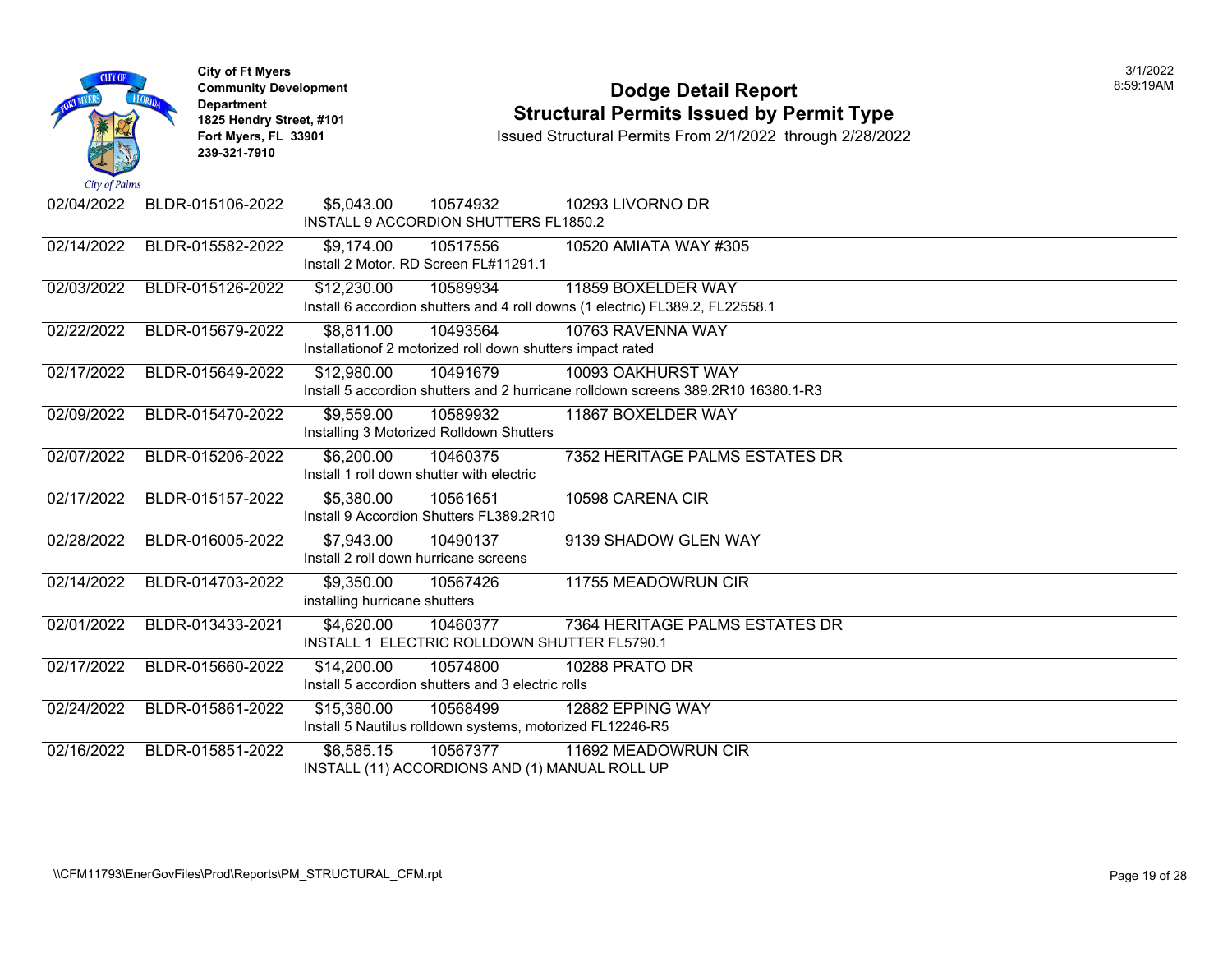

## **Community Development Dodge Detail Report** 8:59:19AM **1825 Hendry Street, #101**<br>1825 Hendry Street, #101 **Structural Permits Issued by Permit Type**<br>1892 Fort Myers, FL 33901 **Structural Permits From 2/1/2022** through 2/28/202

| 02/01/2022 | BLDR-015340-2022 | \$10,487.00                                           | 10572336                                                       | 11567 GOLDEN OAK TER                                                                                         |
|------------|------------------|-------------------------------------------------------|----------------------------------------------------------------|--------------------------------------------------------------------------------------------------------------|
|            |                  |                                                       | Install 5 Accordions, 1 Manual and 1 Electric screen roll ups. |                                                                                                              |
| 02/17/2022 | BLDR-015700-2022 | \$6,496.00                                            | 10579622<br>Install 10 Accordion Shutters FL1850.3             | 11958 WESTMORELAND WAY                                                                                       |
| 02/28/2022 | BLDR-015957-2022 | \$6,429.00                                            | 10576285                                                       | 4206 DUTCHESS PARK RD<br>Installation of 1 motorized roll down shutter and 3 accordion shutters impact rated |
| 02/24/2022 | BLDR-014337-2021 | \$13,000.00<br>install 5 elec shutters                | 10172031                                                       | 2350 W FIRST ST #501                                                                                         |
| 02/17/2022 | BLDR-015826-2022 | \$11,209.00<br>Installing 3 motorized rolldown screen | 10493519                                                       | 9232 BRENO DR                                                                                                |
| 02/10/2022 | BLDR-015653-2022 | \$8,535.44<br>INSTALL (12) ACCORDIONS                 | 10567346                                                       | 11816 MEADOWRUN CIR                                                                                          |
| 02/10/2022 | BLDR-015468-2022 | \$19,950.00                                           | 10563882<br>Installing 3 Motorized Rolldown Shutters           | 8505 MACARIO CT                                                                                              |
| 02/10/2022 | BLDR-015651-2022 | \$15,900.00                                           | 10575316                                                       | 11501 FOXBRIAR LN<br>INSTALL (2) ELECTRIC SCREEN ROLL UP AND (10) ACCORDIONS                                 |

|             | <b>PERMIT TYPE: Single Family - New</b> |                                                 |                      | Total # Permits Issued: 5 | <b>TOTAL VALUATION: \$1,222,216.00</b> | <b>TOTAL UNITS:</b> |        |
|-------------|-----------------------------------------|-------------------------------------------------|----------------------|---------------------------|----------------------------------------|---------------------|--------|
| Date Issued | Permit#                                 | <b>Job Value</b>                                | <b>Parcel Number</b> | <b>Site Address</b>       |                                        | #Units              | Sq.Ft. |
| 02/08/2022  | BLDR-004804-2021                        | \$248,600.00<br>New construction, single family | 10514516             | 3967 MADISON AVE          |                                        |                     | 2,279  |
| 02/08/2022  | BLDR-004802-2021                        | \$186,735.00<br>New construction, single family | 10246724             | 3972 WASHINGTON AVE       |                                        |                     | 1,700  |
| 02/01/2022  | BLDR-013510-2021                        | \$283,672.00<br>NEW HOME CONSTRUCTION           | 10253776             | 2188 DAVIS CT             |                                        |                     | 2,241  |
| 02/18/2022  | BLDR-014732-2022                        | \$254,609.00<br>NEW SINGLE FAMILY HOME          | 10252437             | 2514 HENDERSON AVE        |                                        |                     | 1,992  |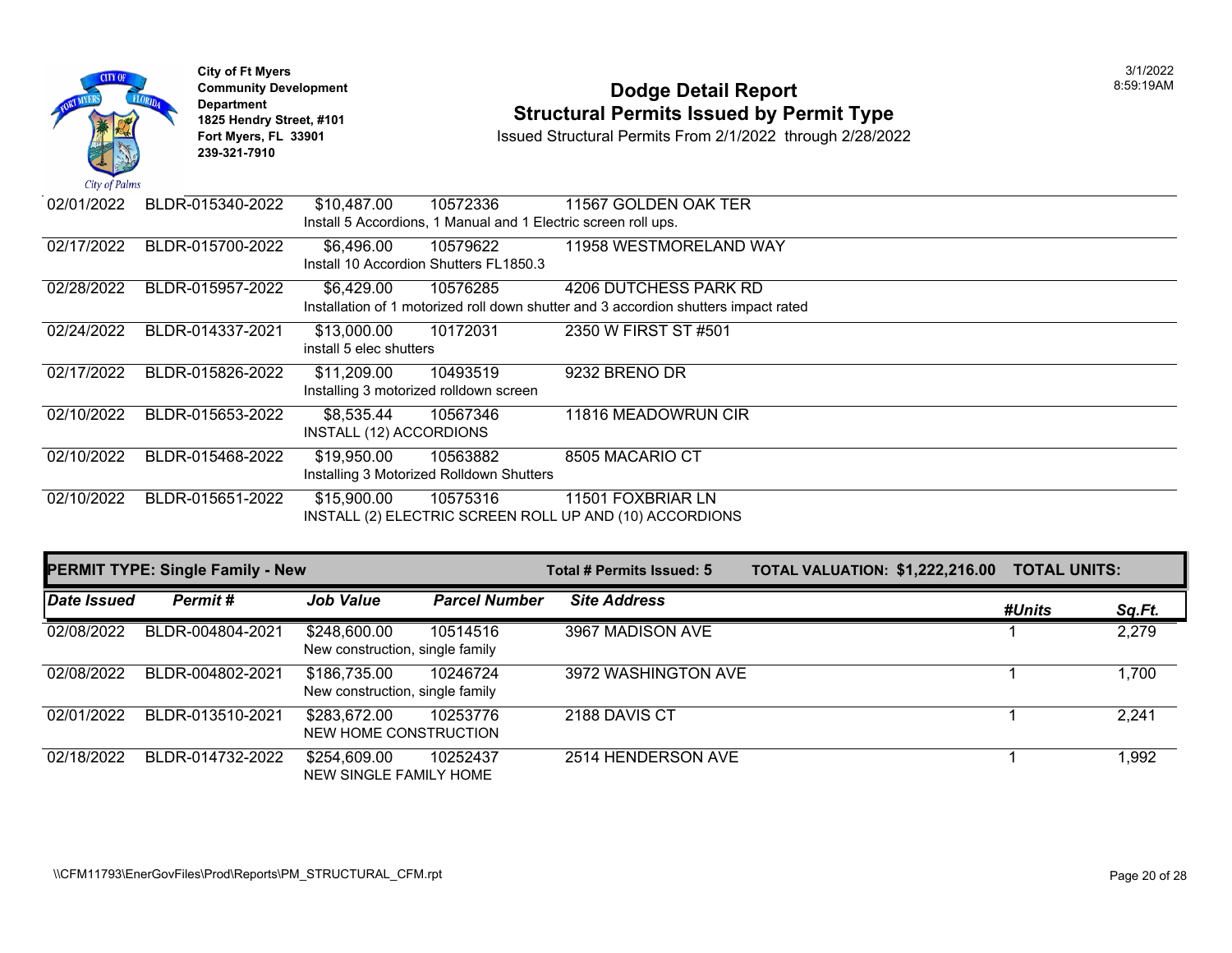

**City of Ft Myers** 3/1/2022 **Department 239-321-7910** 

#### **Community Development Community Development Community Development 1825 Hendry Street, #101**<br>1825 Hendry Street, #101 **Structural Permits Issued by Permit Type**<br>1928/2023 Fort Myers, FL 33901 **Structural Permits From 2/1/2022** through 2

**Issued Structural Permits From 2/1/2022 through 2/28/2022** 

02/08/2022 BLDR-004801-2021 \$248,600.00 10514512 3966 WASHINGTON AVE nw construction, single family

|                           | <b>PERMIT TYPE: Single Family - Renovation</b>   |                                             |                                                                    | Total # Permits Issued: 8                                                                                  | <b>TOTAL VALUATION: \$151,50</b> |  |
|---------------------------|--------------------------------------------------|---------------------------------------------|--------------------------------------------------------------------|------------------------------------------------------------------------------------------------------------|----------------------------------|--|
| <i><b>Date Issued</b></i> | Permit#                                          | <b>Job Value</b>                            | <b>Parcel Number</b>                                               | <b>Site Address</b>                                                                                        |                                  |  |
| 02/10/2022                | BLDR-014781-2022                                 | \$5,000.00                                  | 10250078                                                           | 3703 MICHIGAN AVE<br>INTERIOR REMODELING, RELOCATE PARTITION WALLS, NEW INTERIOR DOORS. NO EXTERIOR        |                                  |  |
| 02/23/2022                | BLDR-015376-2022                                 | \$42,700.00<br>Remodel- see attached scope. | 10176103                                                           | 1623 CORONADO RD                                                                                           |                                  |  |
| 02/22/2022                | BLDR-015255-2022                                 | \$1,800.00<br>STUCCO EXTERIOR OF SHED       | 10176320                                                           | 1874 MORENO AVE                                                                                            |                                  |  |
| 02/10/2022                | BLDR-014825-2022                                 | \$35,000.00                                 | 10184228                                                           | 3857 LA PALMA ST<br>Interior remodel/renovation to include exterior door and window alterations per plans. |                                  |  |
| 02/03/2022                | BLDR-012950-2021                                 | \$60,000.00                                 | 10175815<br>Remove interior walls, bathroom, kitchen, repair floor | 1449 BRAMAN AVE                                                                                            |                                  |  |
| 02/28/2022                | BLDR-009825-2021                                 | \$3,300.00<br>2 windows will be filled in   | 10250176                                                           | 206 MARIA ST<br>REPLACING WINDOWS, AND REPLACING DRYWALL. FIXING STUCCO.                                   |                                  |  |
| 02/24/2022                | BLDR-015254-2022                                 | \$2,400.00<br>STUCCO EXTERIOR OF HOUSE      | possibly replace/repair electric where needed<br>10176320          | 1874 MORENO AVE                                                                                            |                                  |  |
| 02/08/2022                | BLDR-014627-2022                                 | \$1,300.00                                  | 10175831<br>Build wood deck in backyard attached to house.         | 1505 RANSOM ST                                                                                             |                                  |  |
|                           | <b>PERMIT TYPE: Single Family Attached - New</b> |                                             |                                                                    | <b>Total # Permits Issued: 48</b>                                                                          | <b>TOTAL VALUATION: \$10,498</b> |  |

| Date Issued | Permit # | Value<br>Job | <b>Parcel Number</b> | <b>Address</b><br><b>Site</b> |
|-------------|----------|--------------|----------------------|-------------------------------|
|             |          |              |                      |                               |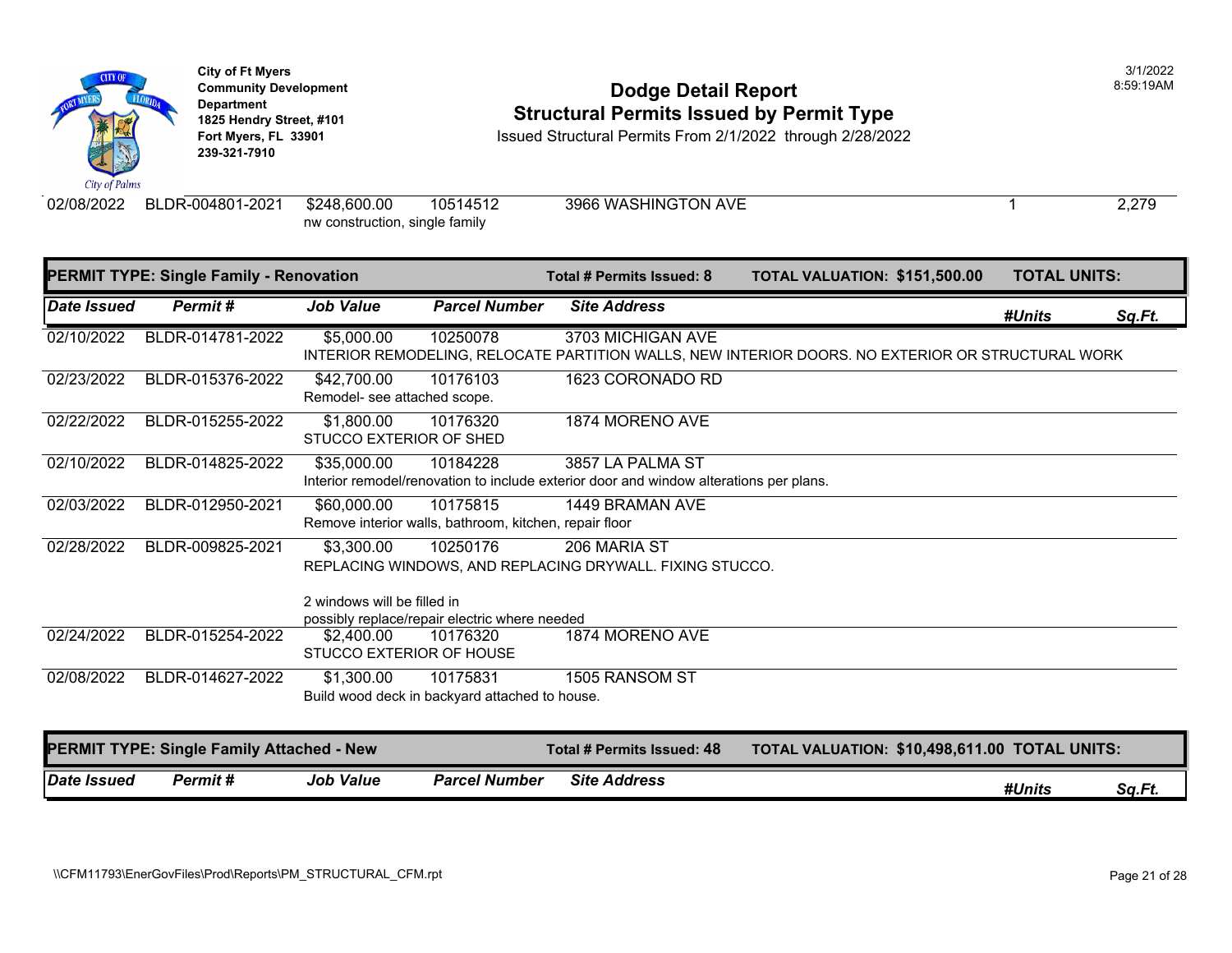

#### **Community Development Dodge Detail Report** 8:59:19AM **1825 Hendry Street, #101**<br>1825 Hendry Street, #101 **Structural Permits Issued by Permit Type**<br>1892 Fort Myers, FL 33901 **Structural Permits From 2/1/2022** through 2/28/202

| 02/17/2022 | BLDR-014716-2022 | 10610011<br>\$216,806.00<br>New Townhome                       | 9320 CADENCE CT   |   | 1,631 |
|------------|------------------|----------------------------------------------------------------|-------------------|---|-------|
| 02/18/2022 | BLDR-015509-2022 | \$225,170.00<br>10610020<br>Construction of a 8-unit building  | 9300 CADENCE CT   |   | 1,685 |
| 02/17/2022 | BLDR-015561-2022 | \$216,806.00<br>10609968<br>Construction of a 10 unit building | 10384 BRADMORE RD | 1 | 1,631 |
| 02/11/2022 | BLDR-014722-2022 | \$216,806.00<br>10610040<br>New Townhome                       | 9358 CADENCE CT   | 1 | 1,631 |
| 02/16/2022 | BLDR-014708-2022 | \$216,806.00<br>10610010<br>New Townhome                       | 9322 CADENCE CT   | 1 | 1,631 |
| 02/17/2022 | BLDR-014715-2022 | \$225,170.00<br>10610005<br>New Townhome                       | 9332 CADENCE CT   | 1 | 1,685 |
| 02/22/2022 | BLDR-015563-2022 | \$216,806.00<br>10609966<br>Construction of a 10 unit building | 10380 BRADMORE RD | 1 | 1,631 |
| 02/22/2022 | BLDR-015611-2022 | \$216,806.00<br>10609956<br>Construction of a 10 unit building | 10358 BRADMORE RD | 1 | 1,631 |
| 02/18/2022 | BLDR-015608-2022 | \$216,806.00<br>10609959<br>Construction of a 10 unit building | 10364 BRADMORE RD | 1 | 1,631 |
| 02/16/2022 | BLDR-014712-2022 | \$216,806.00<br>10610006<br>New Townhome                       | 9330 CADENCE CT   | 1 | 1,631 |
| 02/18/2022 | BLDR-015558-2022 | \$216,806.00<br>10609971<br>Construction of a 10 unit building | 10390 BRADMORE RD | 1 | 1,631 |
| 02/14/2022 | BLDR-014710-2022 | \$216,806.00<br>10610038<br>New Townhome                       | 9362 CADENCE CT   | 1 | 1,631 |
| 02/18/2022 | BLDR-015513-2022 | \$216,806.00<br>10610016<br>Construction of a 8-unit building  | 9308 CADENCE CT   | 1 | 1,631 |
| 02/18/2022 | BLDR-015565-2022 | \$216,806.00<br>10609964<br>Construction of a 10 unit building | 10376 BRADMORE RD | 1 | 1,631 |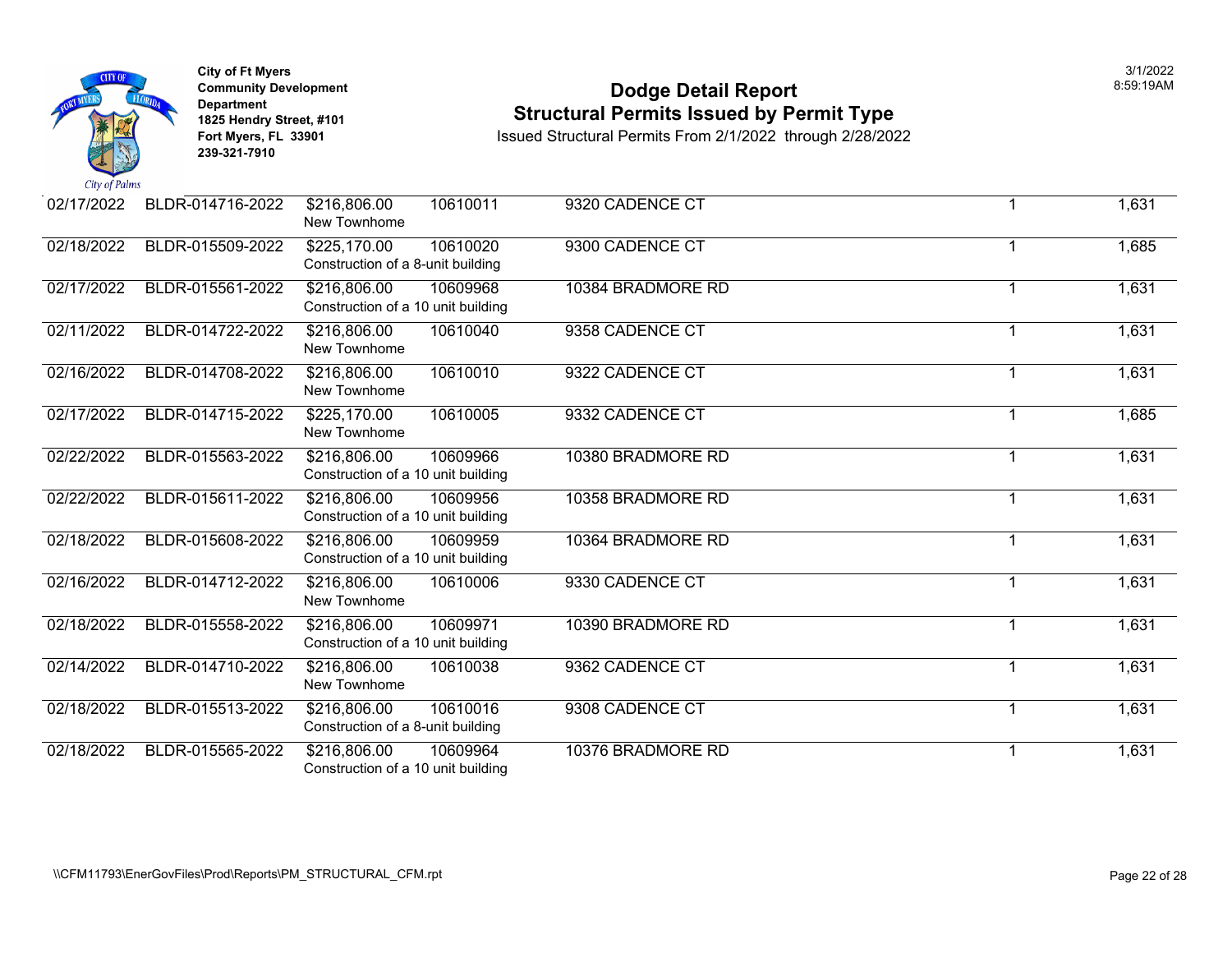

#### **Community Development Dodge Detail Report** 8:59:19AM **1825 Hendry Street, #101**<br>1825 Hendry Street, #101 **Structural Permits Issued by Permit Type**<br>1892 Fort Myers, FL 33901 **Structural Permits From 2/1/2022** through 2/28/202

| 02/14/2022 | BLDR-014723-2022 | \$216,806.00<br>New Townhome                       | 10609995 | 9356 CADENCE CT   | 1 |   | 1,631 |
|------------|------------------|----------------------------------------------------|----------|-------------------|---|---|-------|
| 02/14/2022 | BLDR-014704-2022 | \$225,170.00<br>New Townhome                       | 10609998 | 9350 CADENCE CT   |   |   | 1,685 |
| 02/17/2022 | BLDR-014711-2022 | \$225,170.00<br>New Townhome                       | 10610012 | 9318 CADENCE CT   | 1 |   | 1,685 |
| 02/18/2022 | BLDR-015605-2022 | \$225,170.00<br>Construction of a 10 unit building | 10609962 | 10370 BRADMORE RD | 1 |   | 1,685 |
| 02/14/2022 | BLDR-014720-2022 | \$225,170.00<br>New Townhome                       | 10610037 | 9364 CADENCE CT   |   |   | 1,685 |
| 02/17/2022 | BLDR-014706-2022 | \$216,806.00<br>New Townhome                       | 10610007 | 9328 CADENCE CT   | 1 |   | 1,631 |
| 02/28/2022 | BLDR-015566-2022 | \$225,170.00<br>Construction of a 10 unit building | 10609963 | 10374 BRADMORE RD | 1 |   | 1,685 |
| 02/22/2022 | BLDR-015610-2022 | \$216,806.00<br>Construction of a 10 unit building | 10609957 | 10360 BRADMORE RD | 1 |   | 1,631 |
| 02/22/2022 | BLDR-015623-2022 | \$216,806.00<br>Construction of a 10 unit building | 10609948 | 10340 BRADMORE RD | 1 |   | 1,631 |
| 02/11/2022 | BLDR-014717-2022 | \$216,806.00<br>New Townhome                       | 10610000 | 9344 CADENCE CT   | 1 |   | 1,631 |
| 02/22/2022 | BLDR-015607-2022 | \$216,806.00<br>Construction of a 10 unit building | 10609960 | 10366 BRADMORE RD |   | 1 | 1,631 |
| 02/14/2022 | BLDR-014701-2022 | \$216,806.00<br>New Townhome                       | 10609997 | 9352 CADENCE CT   | 1 |   | 1,631 |
| 02/11/2022 | BLDR-014721-2022 | \$216,806.00<br>New Townhome                       | 10610039 | 9360 CADENCE CT   | 1 |   | 1,631 |
| 02/17/2022 | BLDR-014705-2022 | \$216,806.00<br>New Townhome                       | 10610009 | 9324 CADENCE CT   | 1 |   | 1,631 |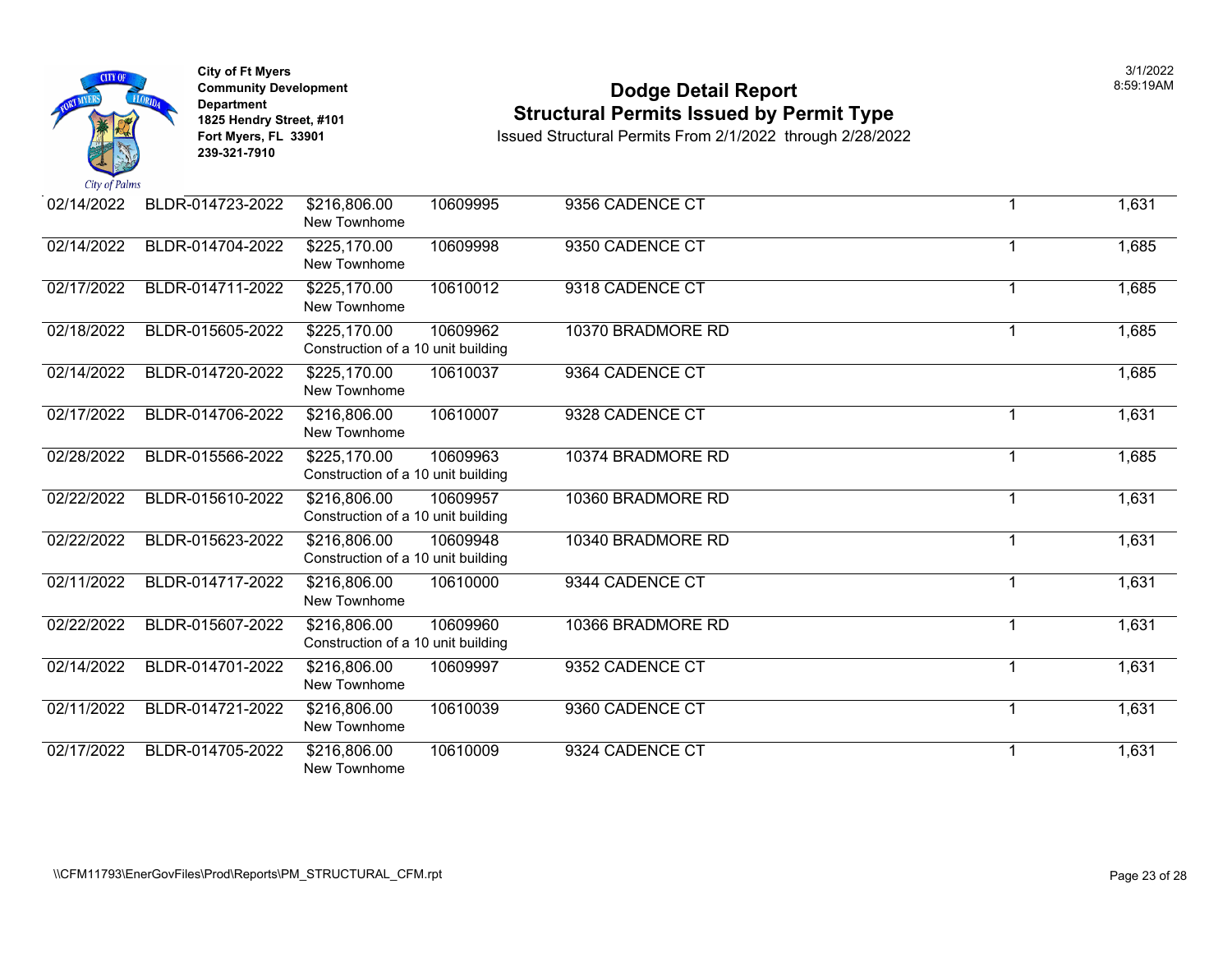

#### **Community Development Dodge Detail Report** 8:59:19AM **1825 Hendry Street, #101**<br>1825 Hendry Street, #101 **Structural Permits Issued by Permit Type**<br>1892 Fort Myers, FL 33901 **Structural Permits From 2/1/2022** through 2/28/202

| 02/18/2022 | BLDR-015511-2022 | 10610018<br>\$216,806.00<br>Construction of a 8-unit building  | 9304 CADENCE CT   |   | 1,631 |
|------------|------------------|----------------------------------------------------------------|-------------------|---|-------|
| 02/14/2022 | BLDR-014718-2022 | \$225,170.00<br>10610004<br>New Townhome                       | 9336 CADENCE CT   |   | 1,685 |
| 02/22/2022 | BLDR-015606-2022 | \$216,725.00<br>10609961<br>Construction of a 10 unit building | 10368 BRADMORE RD | 1 | 1,631 |
| 02/18/2022 | BLDR-015564-2022 | \$216,806.00<br>10609965<br>Construction of a 10 unit building | 10378 BRADMORE RD | 1 | 1,631 |
| 02/14/2022 | BLDR-014709-2022 | \$225,170.00<br>10609999<br>New Townhome                       | 9346 CADENCE CT   |   | 1,685 |
| 02/18/2022 | BLDR-015512-2022 | \$216,806.00<br>10610017<br>Construction of a 8-unit building  | 9306 CADENCE CT   | 1 | 1,631 |
| 02/18/2022 | BLDR-015515-2022 | 10610014<br>\$216,806.00<br>Construction of a 8-unit building  | 9312 CADENCE CT   | 1 | 1,631 |
| 02/22/2022 | BLDR-015557-2022 | \$225,170.00<br>10609972<br>Construction of a 10 unit building | 10392 BRADMORE RD | 1 | 1,685 |
| 02/14/2022 | BLDR-014724-2022 | \$216,806.00<br>10610002<br>New Townhome                       | 9340 CADENCE CT   | 1 | 1,631 |
| 02/18/2022 | BLDR-015516-2022 | 10610013<br>\$225,170.00<br>Construction of a 8-unit building  | 9314 CADENCE CT   |   | 1,685 |
| 02/16/2022 | BLDR-014707-2022 | \$216,806.00<br>10609996<br>New Townhome                       | 9354 CADENCE CT   | 1 | 1,631 |
| 02/18/2022 | BLDR-015562-2022 | \$216,806.00<br>10609967<br>Construction of a 10 unit building | 10382 BRADMORE RD | 1 | 1,631 |
| 02/22/2022 | BLDR-015613-2022 | \$216,806.00<br>10609954<br>Construction of a 10 unit building | 10354 BRADMORE RD | 1 | 1,631 |
| 02/22/2022 | BLDR-015560-2022 | \$216,806.00<br>10609969<br>Construction of a 10 unit building | 10386 BRADMORE RD | 1 | 1,631 |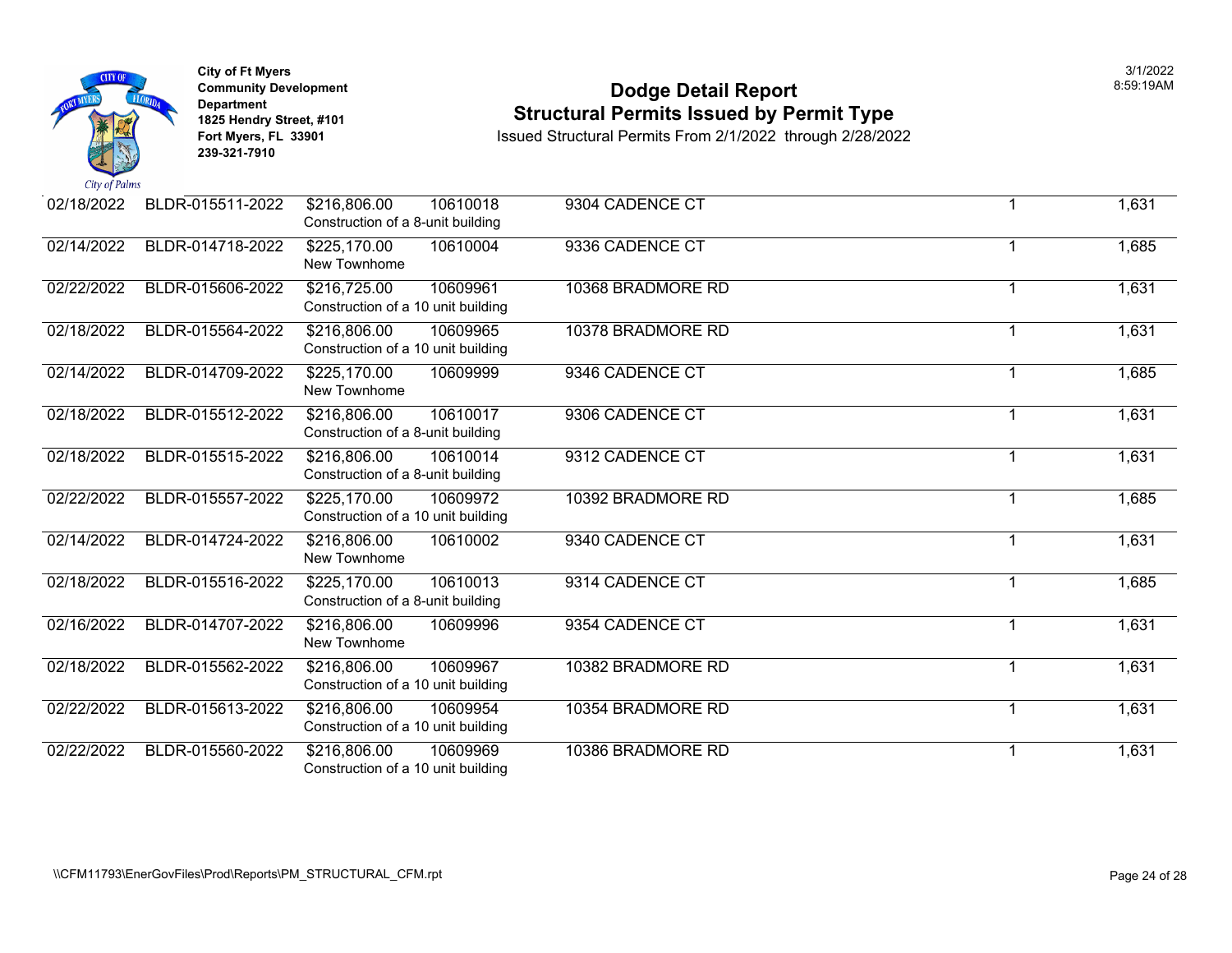

**City of Ft Myers** 3/1/2022 **Department 239-321-7910** 

# City of Ft Myers<br>
Community Development<br> **Dodge Detail Report 1825 Hendry Street, #101** Structural Permits Issued by Permit Type<br>1825 Hendry Street, #101 **Structural Permits Issued Structural Permits From 2/1/2022** through 2/28/202

| 02/16/2022 | BLDR-014713-2022 | \$216,806.00<br>New Townhome                       | 10610008 | 9326 CADENCE CT   |
|------------|------------------|----------------------------------------------------|----------|-------------------|
| 02/22/2022 | BLDR-015514-2022 | \$216,806.00<br>Construction of a 8-unit building  | 10610015 | 9310 CADENCE CT   |
| 02/18/2022 | BLDR-015510-2022 | \$216,806.00<br>Construction of a 8-unit building  | 10610019 | 9302 CADENCE CT   |
| 02/14/2022 | BLDR-014719-2022 | \$216,806.00<br>New Townhome                       | 10610003 | 9338 CADENCE CT   |
| 02/22/2022 | BLDR-015609-2022 | \$216,806.00<br>Construction of a 10 unit building | 10609958 | 10362 BRADMORE RD |
| 02/23/2022 | BLDR-014714-2022 | \$216,806.00<br>New Townhome                       | 10610001 | 9342 CADENCE CT   |

|             | <b>PERMIT TYPE: Single Family Attached - Renovation</b> |                  |                      | Total # Permits Issued: 1                           | <b>TOTAL VALUATION: \$15,000</b> |
|-------------|---------------------------------------------------------|------------------|----------------------|-----------------------------------------------------|----------------------------------|
| Date Issued | Permit #                                                | <b>Job Value</b> | <b>Parcel Number</b> | <b>Site Address</b>                                 |                                  |
| 02/03/2022  | BLDR-014367-2021                                        | \$15,000.00      | 10172584             | 2567/2569 COLUMBUS ST                               |                                  |
|             |                                                         |                  |                      | RENOVATING THE DUPLEX; LANAI REPAIR COD-013331-2021 |                                  |

|             | <b>PERMIT TYPE: Windows/Doors</b> |                  |                      | Total # Permits Issued: 36                                                | <b>TOTAL VALUATION: \$341,17</b> |  |
|-------------|-----------------------------------|------------------|----------------------|---------------------------------------------------------------------------|----------------------------------|--|
| Date Issued | Permit#                           | <b>Job Value</b> | <b>Parcel Number</b> | <b>Site Address</b>                                                       |                                  |  |
| 02/10/2022  | BLDR-015338-2022                  | \$5,500.00       | 10184423             | 1560 GROVE AVE                                                            |                                  |  |
|             |                                   |                  |                      | Replace 4 existing windows that were original to the house.               |                                  |  |
| 02/28/2022  | BLDR-014605-2022                  | \$6,305.00       | 10482977             | 10088 PACIFIC PINES AVE                                                   |                                  |  |
|             |                                   |                  |                      | Replacing 2 SXS SmartView Max SH 176s - Vinyl Single Hung FL16412.3,      |                                  |  |
|             |                                   |                  |                      | AND 2 SXS SmartView Max HR 176s - Vinyl Horizontal Roller XO-OX FL16804.3 |                                  |  |
| 02/14/2022  | BLDR-011212-2021                  | \$9,450.00       | 10538263             | 11806 DIXON DR                                                            |                                  |  |
|             |                                   |                  |                      | REPLACE 1 IMPACT WINDOW AND 1 DOOR INCLUDING CONSTRUCTION                 |                                  |  |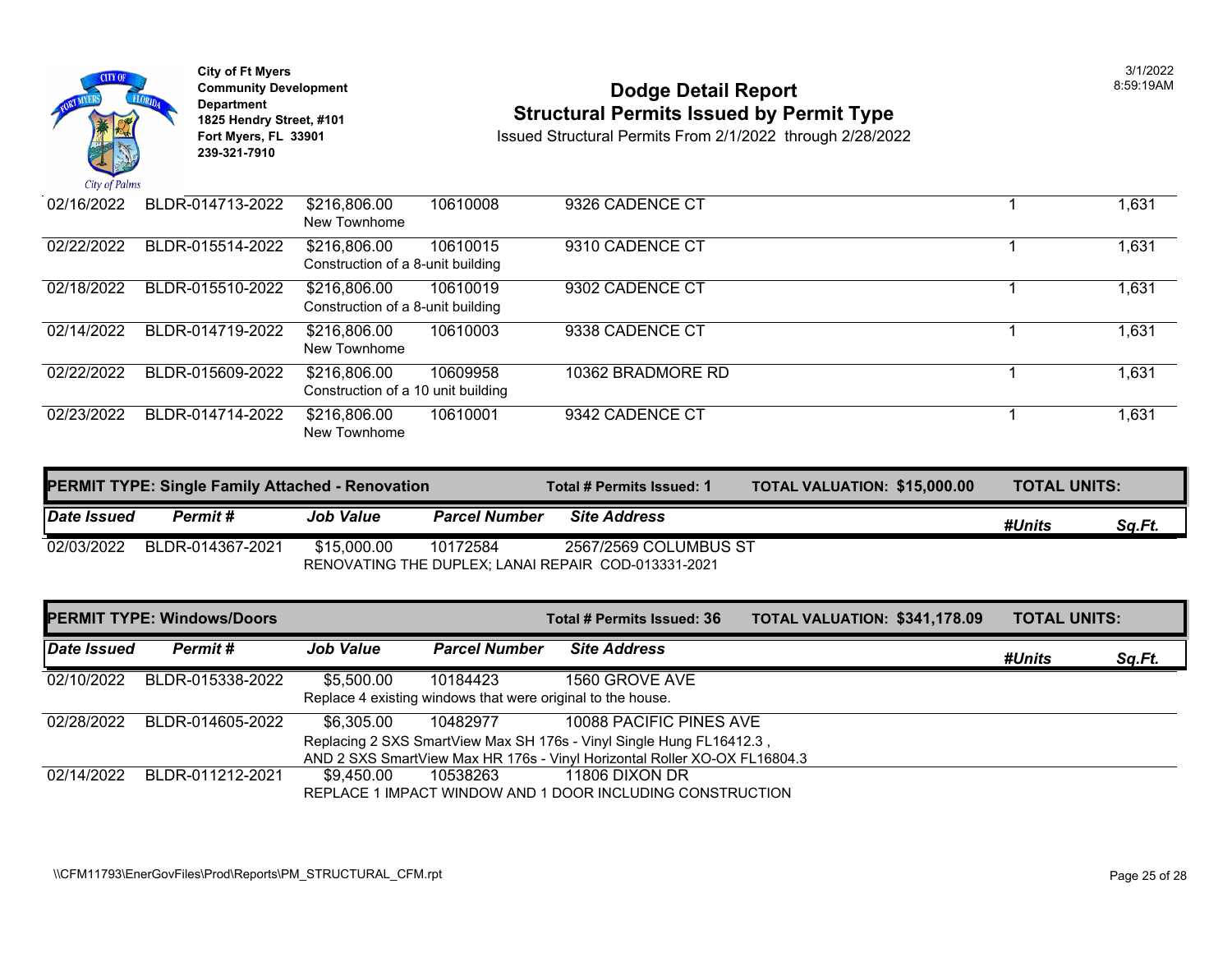

#### **Community Development Community Development Community Development 1825 Hendry Street, #101 1825 Hendry Street, #101 1825 Hendry Street, #101 Structural Permits Issued by Permit Type**<br>**1825 Fort Myers, FL 33901 1898 ISSued Structural Permits From 2/1/2022** through 2/28/202

| 02/22/2022                                                                     | BLDR-015656-2022 | \$500.00                         | 10253435                                                | 3003 EDISON AVE                                                                        |  |  |  |
|--------------------------------------------------------------------------------|------------------|----------------------------------|---------------------------------------------------------|----------------------------------------------------------------------------------------|--|--|--|
|                                                                                |                  |                                  |                                                         | Removal of two old windows and replace with new windows FL Approval #14911             |  |  |  |
| 02/09/2022                                                                     | BLDR-015294-2022 | \$4,500.00                       | 10473046                                                | 10030 MAJESTIC AVE                                                                     |  |  |  |
|                                                                                |                  |                                  |                                                         | Replace 4 non impact windows size for size with existing shutter permit BLD2019-03196. |  |  |  |
| 02/14/2022                                                                     | BLDR-015313-2022 | \$15,000.00                      | 10506614                                                | 9962 VIA SAN MARCO LOOP                                                                |  |  |  |
|                                                                                |                  |                                  | Replace sliding Glass door size for size                |                                                                                        |  |  |  |
| 02/10/2022                                                                     | BLDR-015295-2022 | \$10,500.00                      | 10183848                                                | 1350 MELALEUCA LN                                                                      |  |  |  |
|                                                                                |                  |                                  | Replace 7 impact windows size for size.                 |                                                                                        |  |  |  |
| 02/23/2022                                                                     | BLDR-015429-2022 | \$12,000.00                      | 10184571                                                | 1764 OAKLEY AVE                                                                        |  |  |  |
|                                                                                |                  | Replace all windows. like 4 like |                                                         |                                                                                        |  |  |  |
| 02/15/2022                                                                     | BLDR-015487-2022 | \$9,569.00                       | 10572294                                                | 11608 GOLDEN OAK TER                                                                   |  |  |  |
|                                                                                |                  |                                  |                                                         | Replace 7 SXS Standard SH FWI 1000s - Aluminum SH FL14605.4                            |  |  |  |
| 02/16/2022                                                                     | BLDR-015471-2022 | \$14,725.00                      | 10589932                                                | 11867 BOXELDER WAY                                                                     |  |  |  |
|                                                                                |                  |                                  | Replacing 8 SXS Aluminum Single Hung windows            |                                                                                        |  |  |  |
| 02/08/2022                                                                     | BLDR-014457-2022 | \$15,000.00                      | 10250516                                                | 6185 DEMERY CIR                                                                        |  |  |  |
|                                                                                |                  |                                  |                                                         | Replace 9 windows, size for size, with impact resistant windows.                       |  |  |  |
| 02/11/2022                                                                     | BLDR-012082-2021 | $\sqrt{$23,000.00}$              | 10183537                                                | 1272 BURTWOOD DR                                                                       |  |  |  |
| Replace/install 11 window/openings & 3 door openings with impact doors/windows |                  |                                  |                                                         |                                                                                        |  |  |  |
| NOA 20-0722.09, NOA 20-0610.03, FL17184.2                                      |                  |                                  |                                                         |                                                                                        |  |  |  |
| 02/11/2022                                                                     | BLDR-014778-2022 | \$1,000.00                       | 10253365                                                | 2946 ST CHARLES ST                                                                     |  |  |  |
|                                                                                |                  | Add double door to the garage.   |                                                         |                                                                                        |  |  |  |
| 02/24/2022                                                                     | BLDR-015663-2022 | \$13,114.00                      | 10174005                                                | 2272 JEFFCOTT ST                                                                       |  |  |  |
|                                                                                |                  |                                  | REMOVE AND REPLACE (9) SIZE FOR SIZE WINDOWS            |                                                                                        |  |  |  |
| 02/24/2022                                                                     | BLDR-015593-2022 | \$2,643.81                       | 10174974                                                | 3073 CENTRAL AVE                                                                       |  |  |  |
|                                                                                |                  |                                  | REPLACE 1 EXISTING DOOR SIZE FOR SIZE                   |                                                                                        |  |  |  |
| 02/04/2022                                                                     | BLDR-015006-2022 | \$21,000.00                      | 10184846                                                | 1661 MANOR AVE                                                                         |  |  |  |
|                                                                                |                  |                                  | Replace (11) windows size for size Impact               |                                                                                        |  |  |  |
| 02/02/2022                                                                     | BLDR-014626-2022 | \$20,000.00                      | 10176744                                                | 1356 GASPARILLA DR                                                                     |  |  |  |
|                                                                                |                  |                                  | Remove and replaace existing windows with impact rated. |                                                                                        |  |  |  |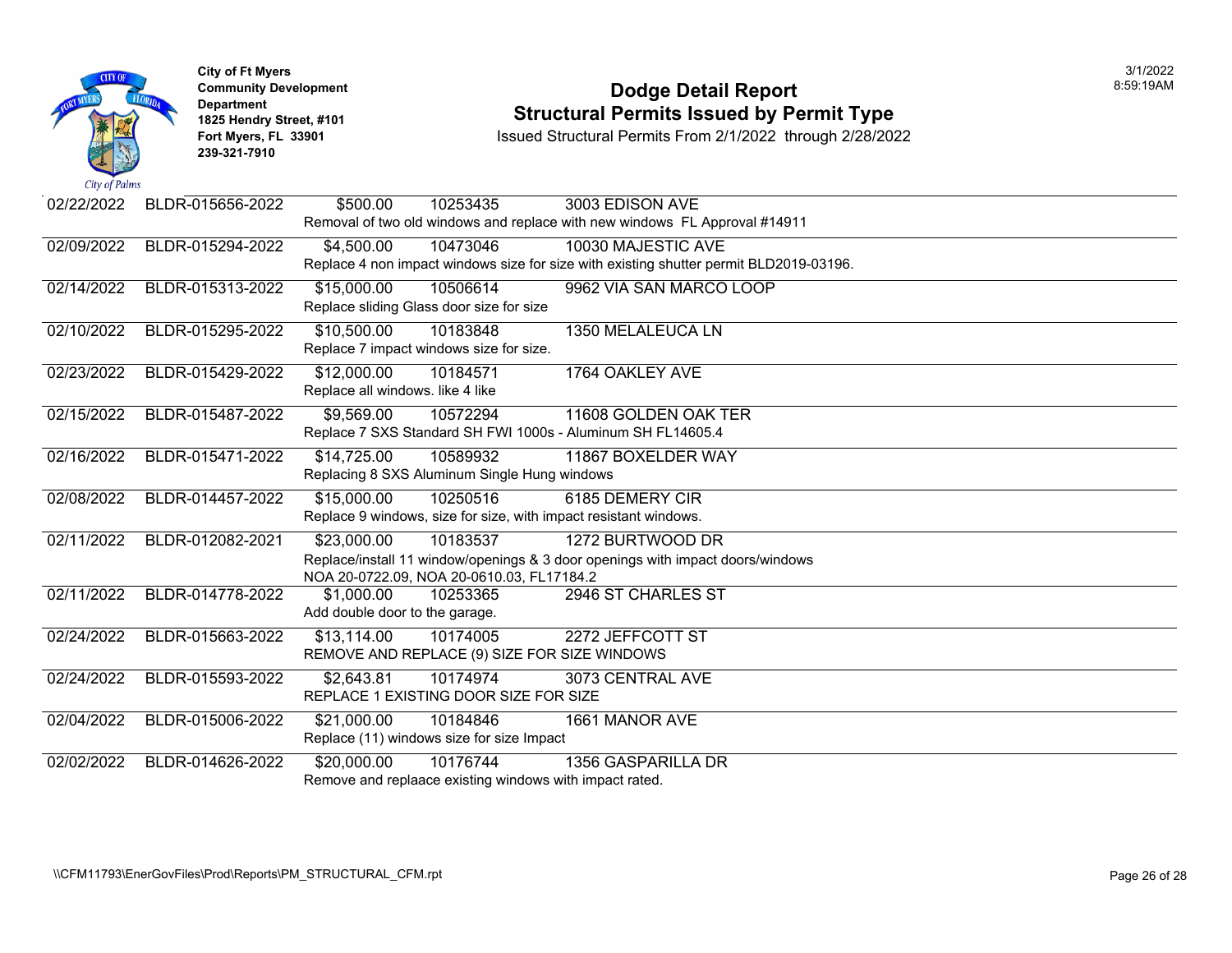